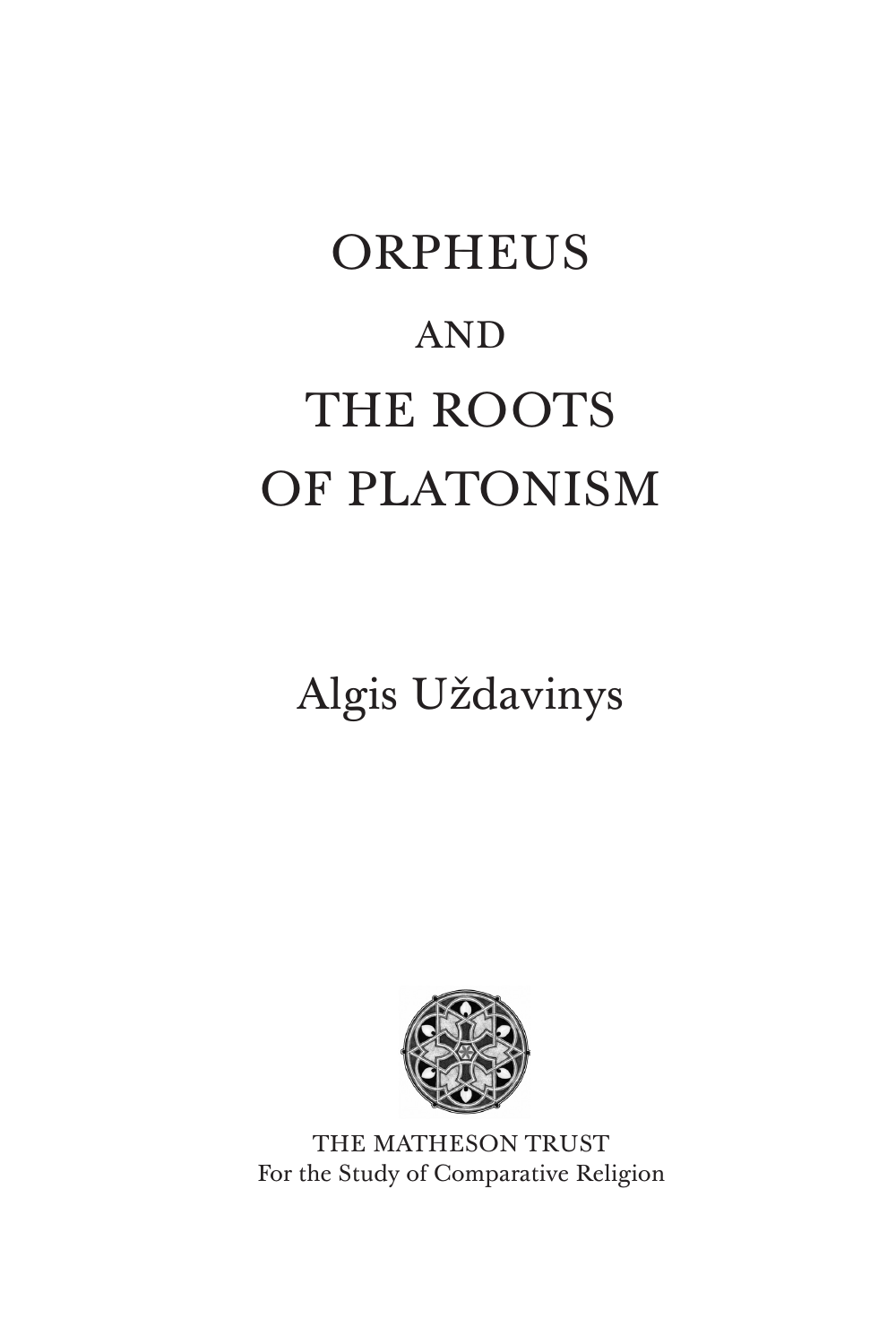© The Matheson Trust, 2011

The Matheson Trust PO Box 336 56 Gloucester Road London SW7 4UB, UK

#### www.themathesontrust.org

#### ISBN: 978 1 908092 07 6 paper

*All rights reserved. No part of this publication may be reproduced, stored in a retrieval system, or transmitted in any form or by any means, electronic, mechanical, photocopying, recording, or otherwise, without the prior written permission of the Publisher.*

British Library Cataloguing-in-Publication Data. A catalogue record for this book is available from the British Library

Cover: Detail from a Graeco-Roman vase, 2nd-3rd century CE.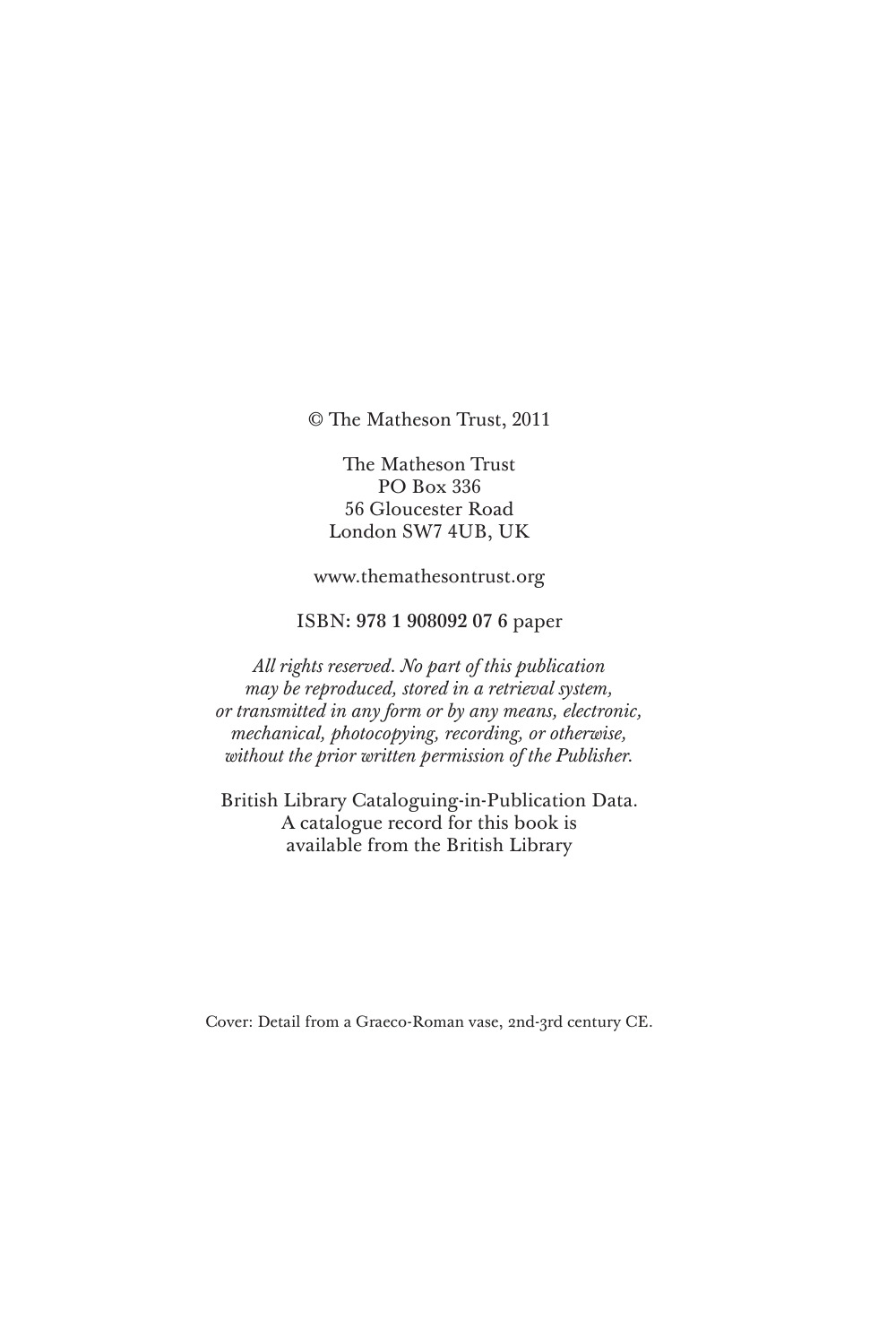### **CONTENTS**

| IV. Philosophy, Prophecy, Priesthood17            |
|---------------------------------------------------|
|                                                   |
| VI. Eastern and Greek Prophethood21               |
| VII. Inside the Cultic Madness of the Prophets 25 |
| VIII. Egyptian Priesthood 32                      |
| IX. Orpheus as Prophet 37                         |
| X. Orpheus and the Pythagorean Tradition 41       |
| XI. Orpheus and Apollo 44                         |
|                                                   |
| XIII. Knowledge into Death52                      |
|                                                   |
|                                                   |
|                                                   |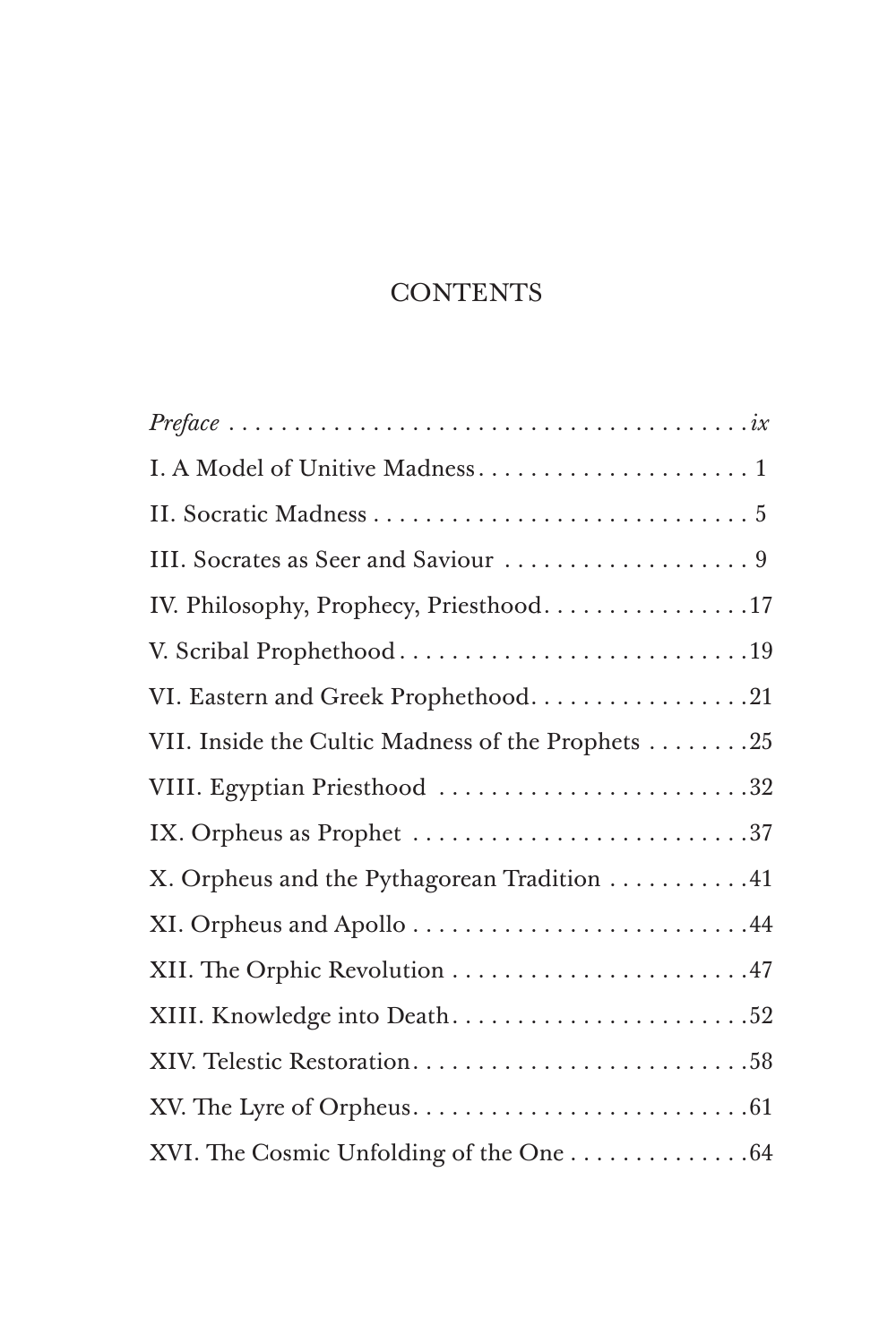#### *Orpheus and the Roots of Platonism*

| XVII. Recollection and Cyclic Regression  68            |  |
|---------------------------------------------------------|--|
| XVIII. Orphic and Platonic Forms 72                     |  |
| XIX. The Method of Philosophical Catharsis 76           |  |
| XX. Deification of the Egyptian Initiate-Philosopher 79 |  |
| XXI. From Homer to Hermetic Secrecy  84                 |  |
|                                                         |  |
|                                                         |  |
|                                                         |  |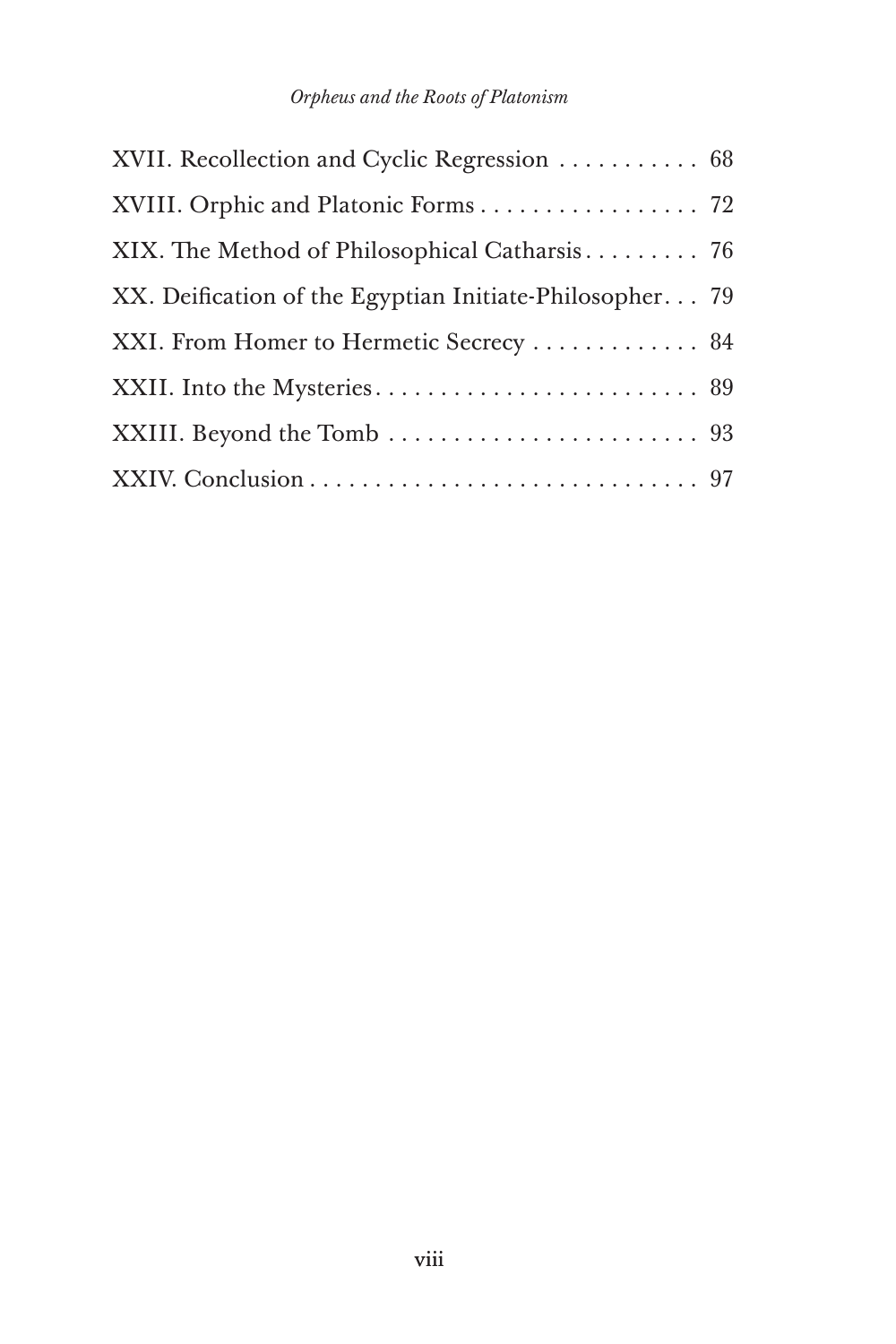#### PREFACE

The present book is closely related to that famous Pre-Socratic fragment about the bow and the lyre, where their "backstretched" or "retroflex" harmony (*palintonos harmonia*) is said to depict the tense inner cohesion of a diverging unity. The same authority, Heraclitus of Ephesus, employs a Greek pun to show how in the bow itself, one of whose names is *bios*, both the name of life and the act of death coexist. Orpheus, as a mythical hero―indeed, one of the famed Argonauts―stands right at the centre of these junctions. So it is no wonder that this book shares in that harmonious tension: a tension rooted in the nature of the lyre and the bow, whose products may be piercing sounds or slaying arrows.

Here, we have first a tension within the author, who is intoxicated with his theme and yet committed to carry out his exposition in a discursive and academic manner. We can almost feel his plight: having in mind the "tremendous contemplation of the divine truth and beauty", which would merit either a *bakchic* outburst or a "supra-noetic metaphysical silence", he is forcing himself to compose a "scientific" treatise. Having heard the music of Orpheus' lyre, he is trying to convey as best as he can the unspeakable beauty of those notes in an all too earthly human language.

Second, as a direct consequence of the first, there is tension for the reader as he tries to follow the argument itself: strands of myth and mythic lore mix with dense epistemological and metaphysical discussion; abstruse Egyptian and Babylonian sources stand next to conventional Greek philosophical and 21st century academic references. The thing is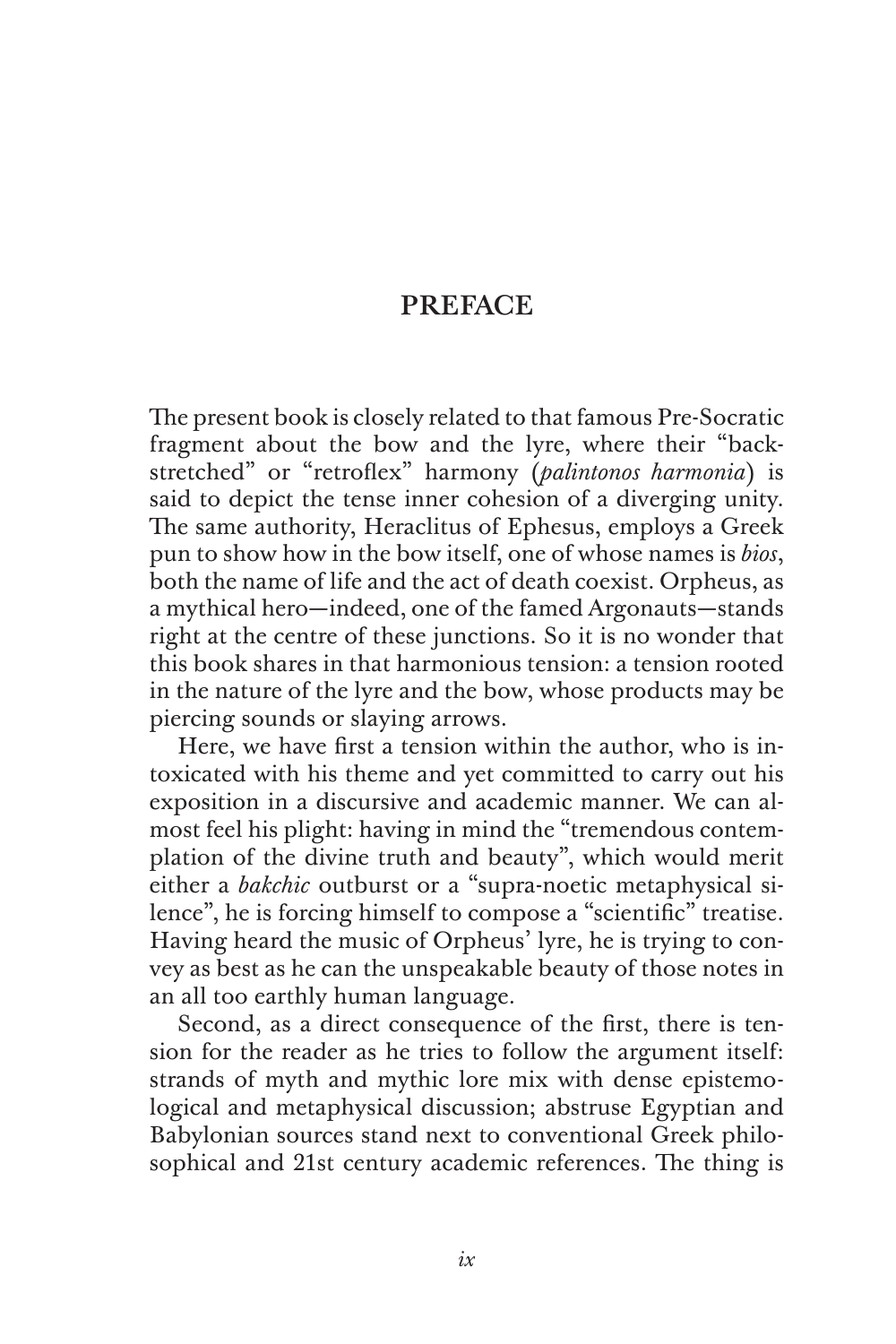#### *Preface*

said, yet not fully; inadequately expressed with an almost deliberate disdain for exactitude on a plane which becomes redundant in the light of spiritual vision. This book moves uneasily between the apophatic and the cataphatic: trying to say something, saying something, hinting at something else, then finally keeping silent, finding itself lost for words, leaving the doors thrown open to a different understanding.

Then we find a third sort of tension, springing from the duality at the heart of the subject: Orpheus is a strange hero, one who has music and singing for weapons. He is a seer and tragic lover, yet a crucial figure in the history of philosophy. His place in the history of Greek religion and thought is still, even in specialised circles, something of a riddle, enigmatic and vague.

This book, densely packed with references, challenges, and subtle invitations, is a recapitulation or a critical reassessment of ancient and contemporary literature devoted to Orpheus, the "paradigmatic itinerant seer", "the Theologian", "the Saviour". It gives special attention to his relations with both the Egyptian and the Platonic tradition. At the heart of this book we have a glimpse into the substance, nature and development of the Orphic mysteries, but the reader must be warned: this is not a history of Orphism, and this is no ordinary scholarly monograph. Those who approach this book with respect for the ancient mysteries, humbly trying to understand why our ancestors across cultures unfailingly gave to Plato the epithet of "Divine" (*Divus Plato*, or *Aflatun al-Ilahi*, as the Arabs used to call him), hoping for that "epistemic and hermeneutical illumination mediated by the holy light of myths and symbols," such will find a treasure here: not a wealth of answers to be sure, but a wealth of mystagogic insights and intimations, sparks perhaps of that "fiery beauty" of truth" contemplated by the author.

The brief earthly transit of Algis Uždavinys started in Lithuania in 1962. He completed his studies in Vilnius, graduating from the former State Art Institute of Lithuania, now Vilnius Academy of Fine Arts, where he would eventually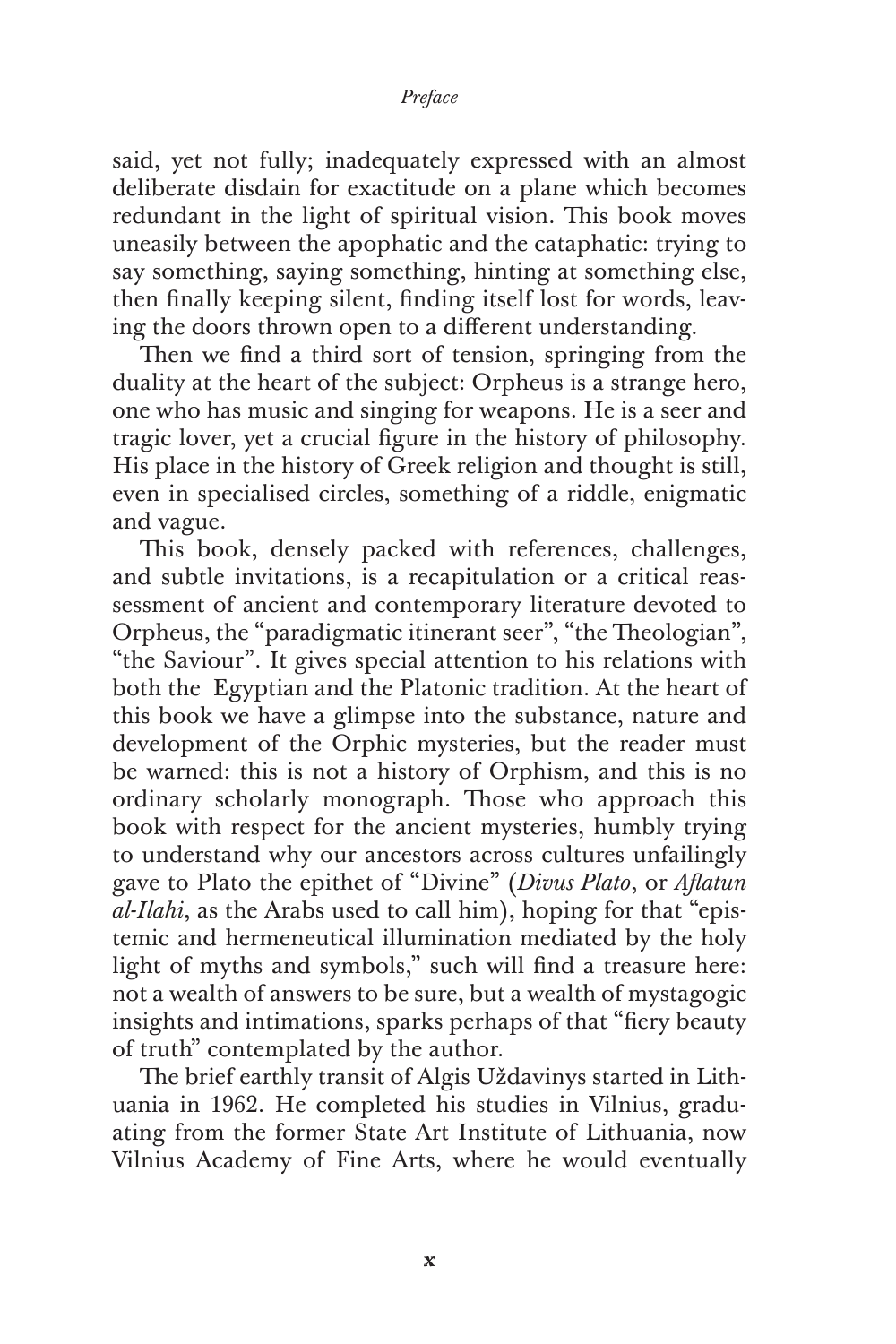become head of the Department of Humanities. Uždavinys was widely respected as a prolific author in Lithuania and abroad. He was renowned as a translator into Russian and Lithuanian of Ancient Egyptian and Greek texts, of Traditionalist works by Frithjof Schuon and Martin Lings, and he was active as well as an art critic and author of numerous articles and monographs (a list of his books can be found at the end of this volume). His interest in traditional doctrines would eventually take him around the world and to Jordan and Egypt, where he met living representatives of the Prophetic chain of wisdom embodied in the Qur'an and the Sunna. These would foster and orient his research projects until his untimely death in 2010. Not long before his passing and after he had completed this, his final book, he told his wife: "I have nothing else to say." As someone who devoted his life to the understanding and cultivation of the Divine, Algis Uždavinys must surely be taken as evidence of the ancient Greek saying "whom the Gods love, die young."

Like the Homeric epics, the current work is formed by twenty-four untitled chapters. Given the character of the book, less informative than mystagogic, and less systematic than symphonic, we have preferred to leave the brief chapters as they are, adding titles for ease of reference only in the table of contents.

Five major sections may be discerned in the book: chapters I-III deal with inspired madness in general, and with Socratic mania in particular; IV-VIII with the relations between philosophy, prophecy and priesthood, considering Middle Eastern, Egyptian and Greek traditions in general; chapters IX-XII narrow the scope to the figure of Orpheus as a prophet, considering his place in the Pythagorean tradition and in the development of Greek philosophy; chapters XIII-XVII touch on some of the deepest aspects of Orphic symbolism, considering the Orphic *bakcheia* (initiatic rites) and way of life (the *bios Orphikos*); chapters XVIII-XXII relate all the above to the history of Greek wisdom-philosophy, from Homer down to Hermeticism with special attention to Plato's theories and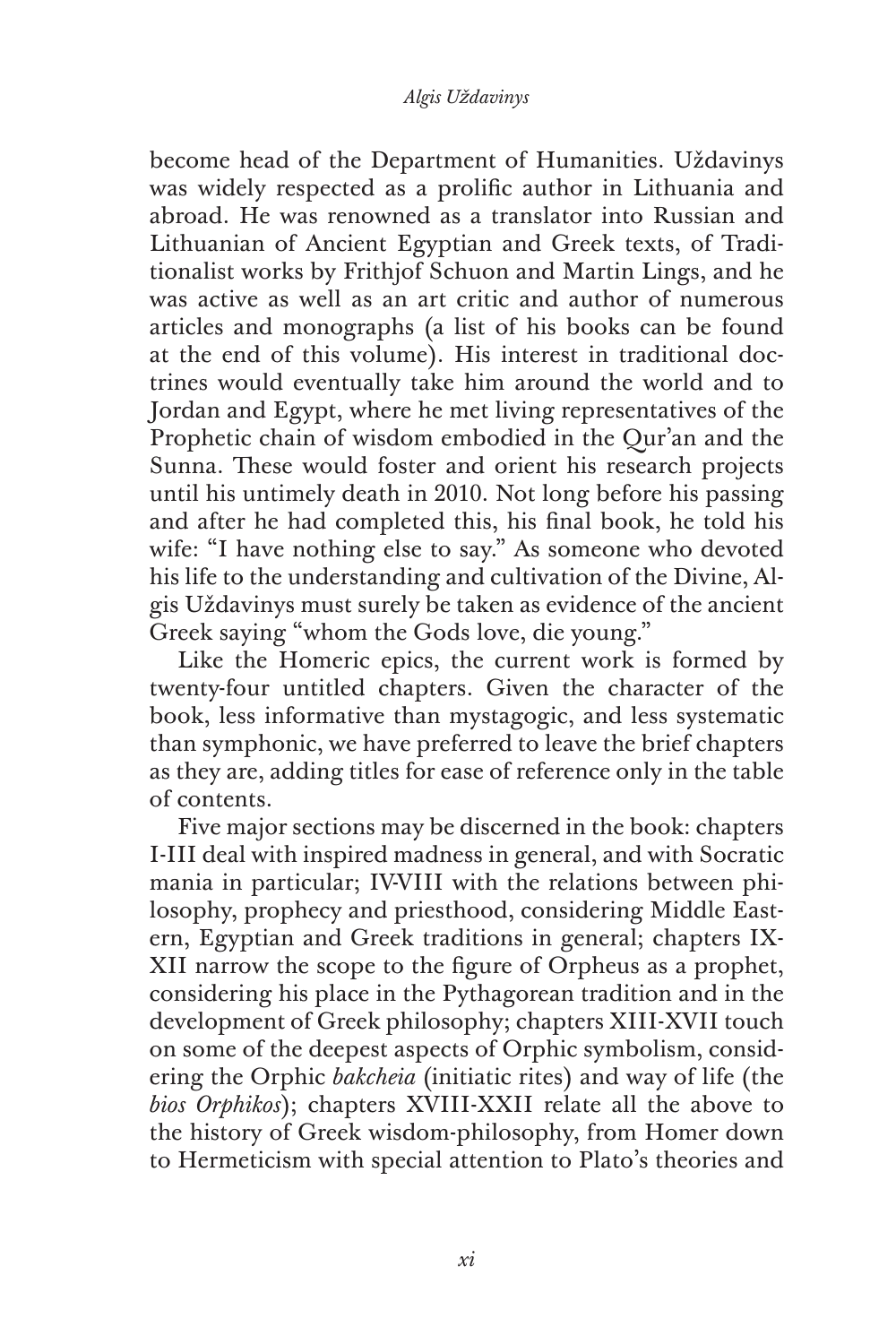their Egyptian associations. The book concludes with a chapter on the realities beyond the tomb (XXIII), followed by a surrender of all arguments and a moving self-disclosure (XXIV). Silence reigns pregnant with mystical resonance.

> Juan Acevedo Director The Matheson Trust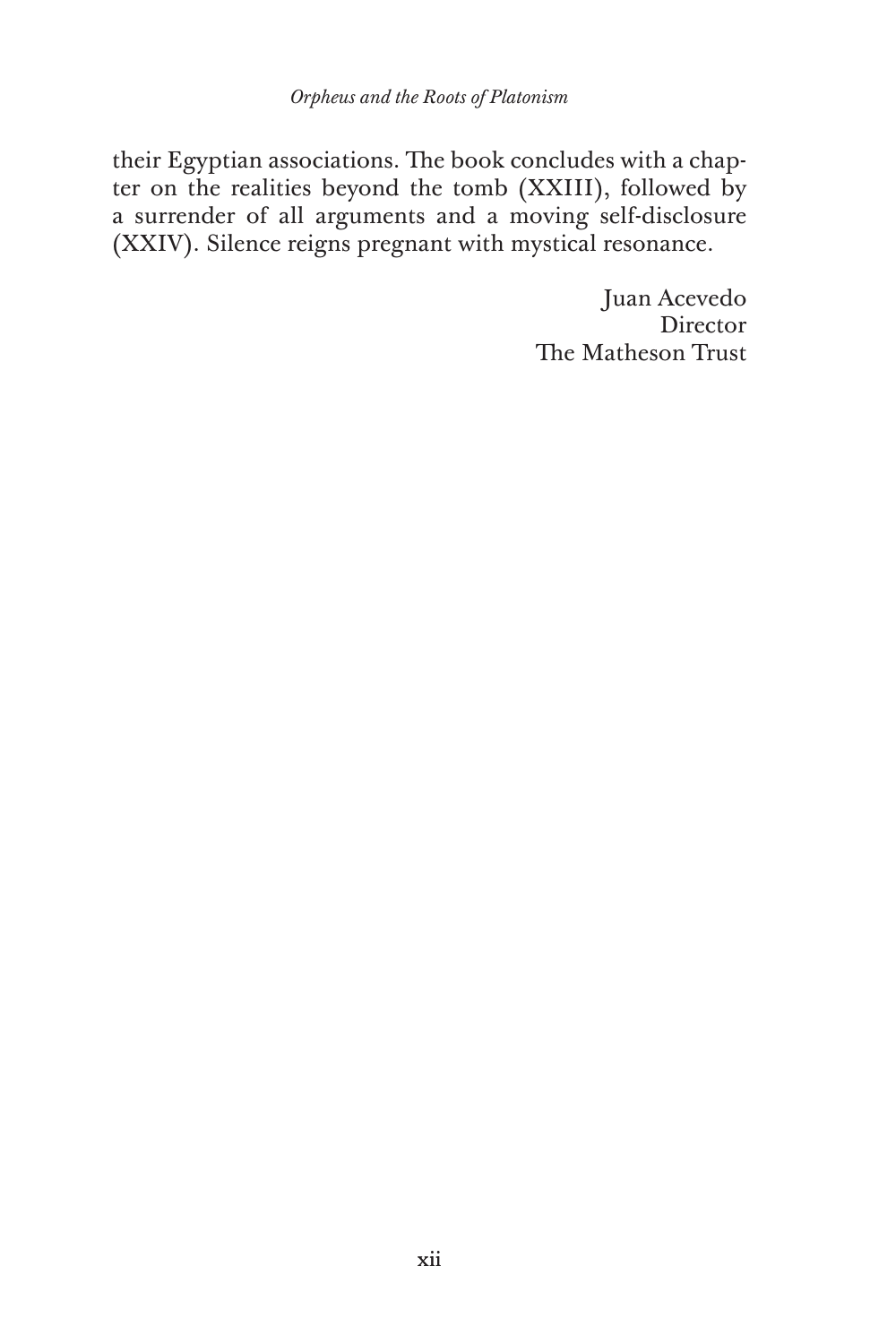## ORPHEUS AND THE ROOTS OF PLATONISM

*Melancholy and the awakening of one's genius are inseparable, say the texts. Yet for most of us there is much sadness and little genius, little consolation of philosophy, only the melancholic stare—what to do, what to do. . . . Here our melancholy is trying to make knowledge, trying to see through. But the truth is that the melancholy is the knowledge; the poison is the antidote. This would be the senex's most destructive insight: our senex order rests on senex madness. Our order is itself a madness.*<sup>1</sup>

\* \* \*

*To this we may add the conclusion. It seems that, whether there is or is not a one, both that one and the others alike are and are not, and appear and do not appear to be, all manner of things in all manner of ways, with respect to themselves and to one another.*<sup>2</sup>

I

In Plato's *Phaedrus*, Socrates argues paradoxically that "our greatest blessings come to us by way of madness" (*ta megista ton agathon hemin gignetai dia manias: Phaedr.* 244a). The four

<sup>1.</sup> The Essential James Hillman: A Blue Fire, introduced and edited by Thomas Moore (London: Routledge, 1994), pp. 212 & 215.

<sup>2.</sup> Plato, Parmenides 166b. tr. F. M. Cornford, *The Collected Dialogues of Plato*, ed. Edith Hamilton and Huntington Cairns (Princeton: Princeton University Press, 1989), p. 956.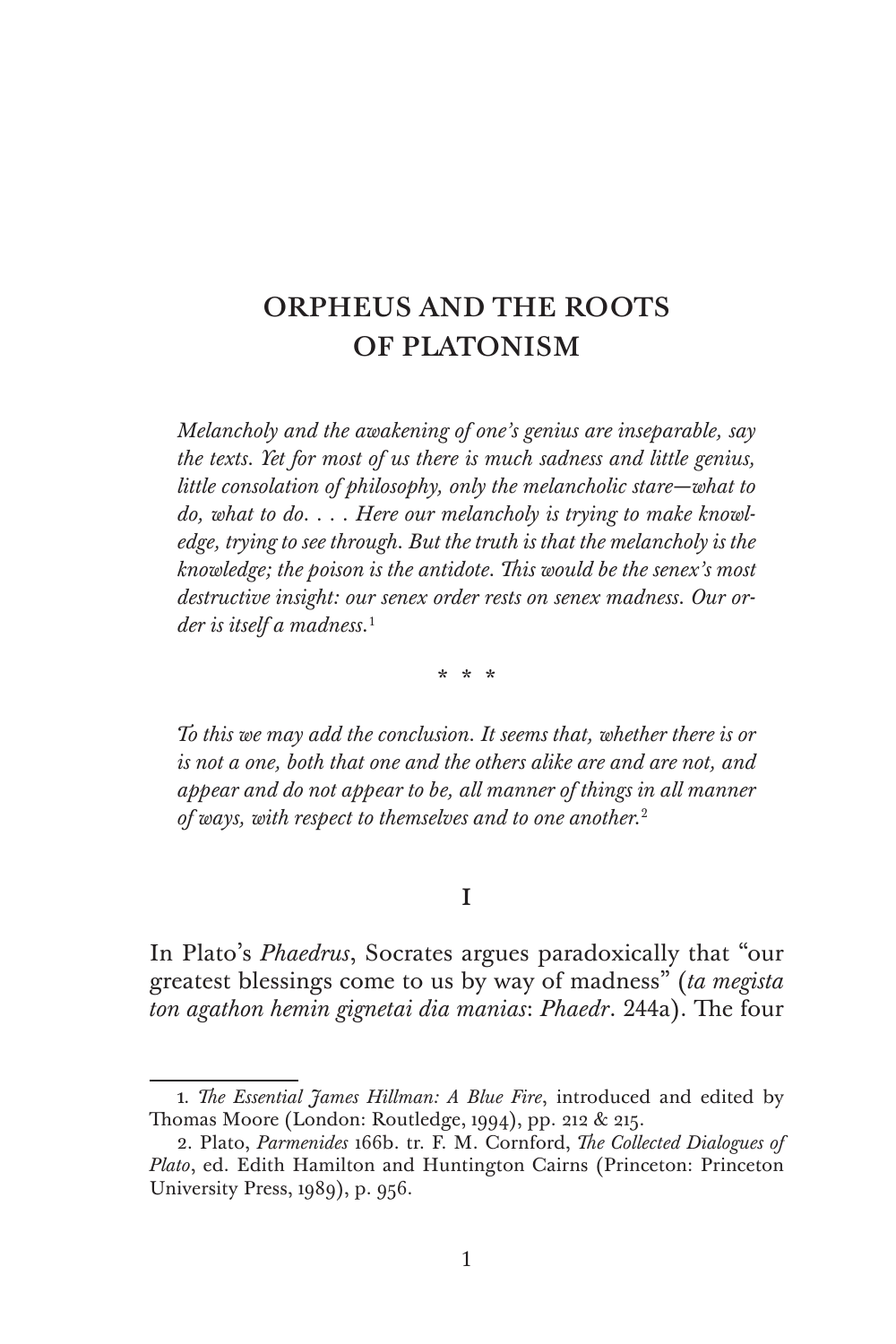kinds of divine inspiration, or madness, are viewed as a divine gift provided by the Muses, Dionysus, Apollo and Aphrodite (or Eros) respectively. In the same dialogue, the "divine banquet" is depicted as a metaphysical place of contemplation and vision. For Plato, the contemplation (*theoria*) of the eternal Ideas transcends our rational ability to comprehend and analyse these Ideas discursively.

The desperate longing for this paradigmatic contemplation is imagined as a yearning for wings and the regained ability to fly to the divine banquet. Accordingly, this pressing desire is the desire for wholeness, for noetic integrity, and for one's true divine identity provided by dialectical searching, philosophical recollection and erotic madness. The hierarchically organized troops of gods are led by Zeus. They lack both jealousy and passion, being involved neither in plots, nor in heavenly wars:

The gods have no need for madness, let alone erotic madness; hence the gods are not philosophers. It is not surprising, then, that the gods seem to have no need for *logos* (let alone for rhetoric). Although there is a certain amount of noise in the heavens, there is no reference whatsoever to there being any discourse among the gods or between gods and men.<sup>3</sup>

Therefore the Platonic philosopher, as the madman who nurtures wings, is the dialectically transformed "speaker" (the fallen soul encharmed by the magic of *logos*) whose apparently mad desire and *erotike mania* are not so much directly sent from the gods as sparkling from within as a desire for the divine banquet and for wisdom. But the three other kinds of madness discussed in Plato's *Phaedrus*, namely, poetic (*poietike mania*) telestic (*telestike mania*), and prophetic or mantic madness (*mantike mania*) indeed are sent by the gods.

<sup>3.</sup> Charles L. Griswold, *Self-Knowledge in Plato's Phaedrus* (New Haven and London: Yale University Press, 1989), p. 97.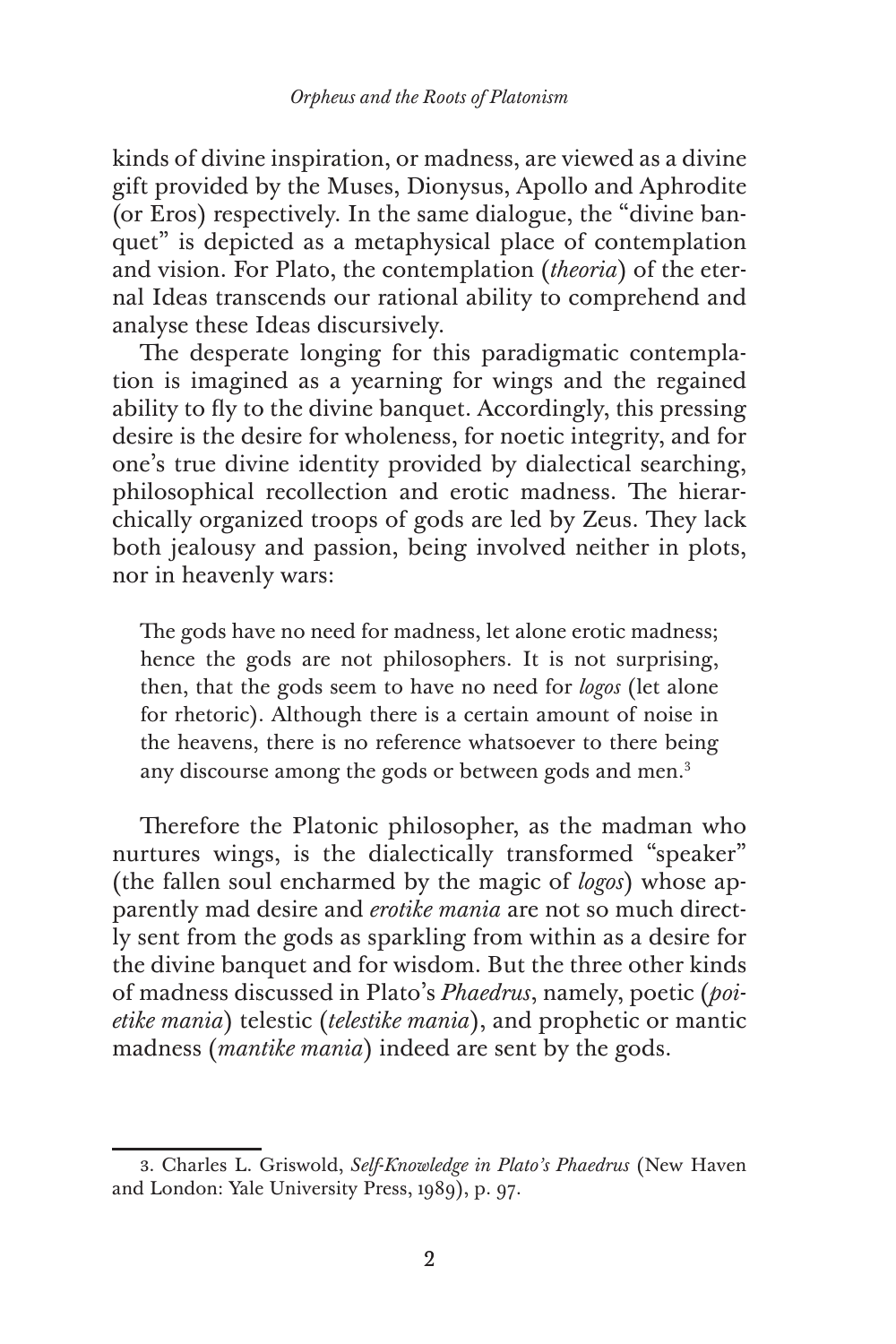#### *Algis UŽdavinys*

The Muses are specified as the source of the poetic inspiration and of the three forms of madness; "the poetic sort seems to be the closest to Socratic-Platonic philosophizing and hence to be its most complex antagonist," as Charles Griswold remarks.4

The telestic madness is anagogic, and leads the soul to its forgotten origins through the theurgic rites of ascent or other sacramental means of purification. The inspired telestic liturgies (*telestike*, *hieratike telesiourgia*, *theophoria*) are not necessarily to be regarded straightforwardly as "operations on the gods", thus deliberately and incorrectly equating the animated cultic statues located in the context of particular ritual communications with the invisible metaphysical principles themselves. Otherwise, tacitly or not, the polemical premises for a certain iconoclastic bias are maintained. And so H.J. Blumenthal puts too much weight on the verb *theourgein*, supposing that one who does *theia erga* is one who operates on the gods, thereby making theurgy a nonsense.<sup>5</sup>

The mantic inspiration, or prophetic madness, which allegedly produces countless benefits, is evoked and evidenced, first of all, by the prophetesses at Delphi, thus recalling the close connection between the Apollonian shrine at Delphi and the philosophical self-knowledge required by Plato's Socrates. According to Griswold, "Socratic prophecy seems to combine the human techne of division or dissection with the divinely given techne of madness; that is, it somewhat combines . . . madness and sophrosyne."6

The Apollonian prophecy is inseparable from philosophizing and, hence, from rhetoric in its expanded general sense, showing and leading souls by persuasion or imperative—like a sacrificial priest, using the dialectical art of definition, divi-

<sup>4.</sup> *Ibid*., p. 77.

<sup>5.</sup> H.J. Blumenthal, "From ku-ru-so-wo-ko to theougos: word to ritual," in *Soul and Intellect: Studies in Plotinus and Later Platonism* (Aldershot: Ashgate, Variorum, 1993), XI, p. 6.

<sup>6.</sup> Charles L. Griswold, *ibid*., p. 76.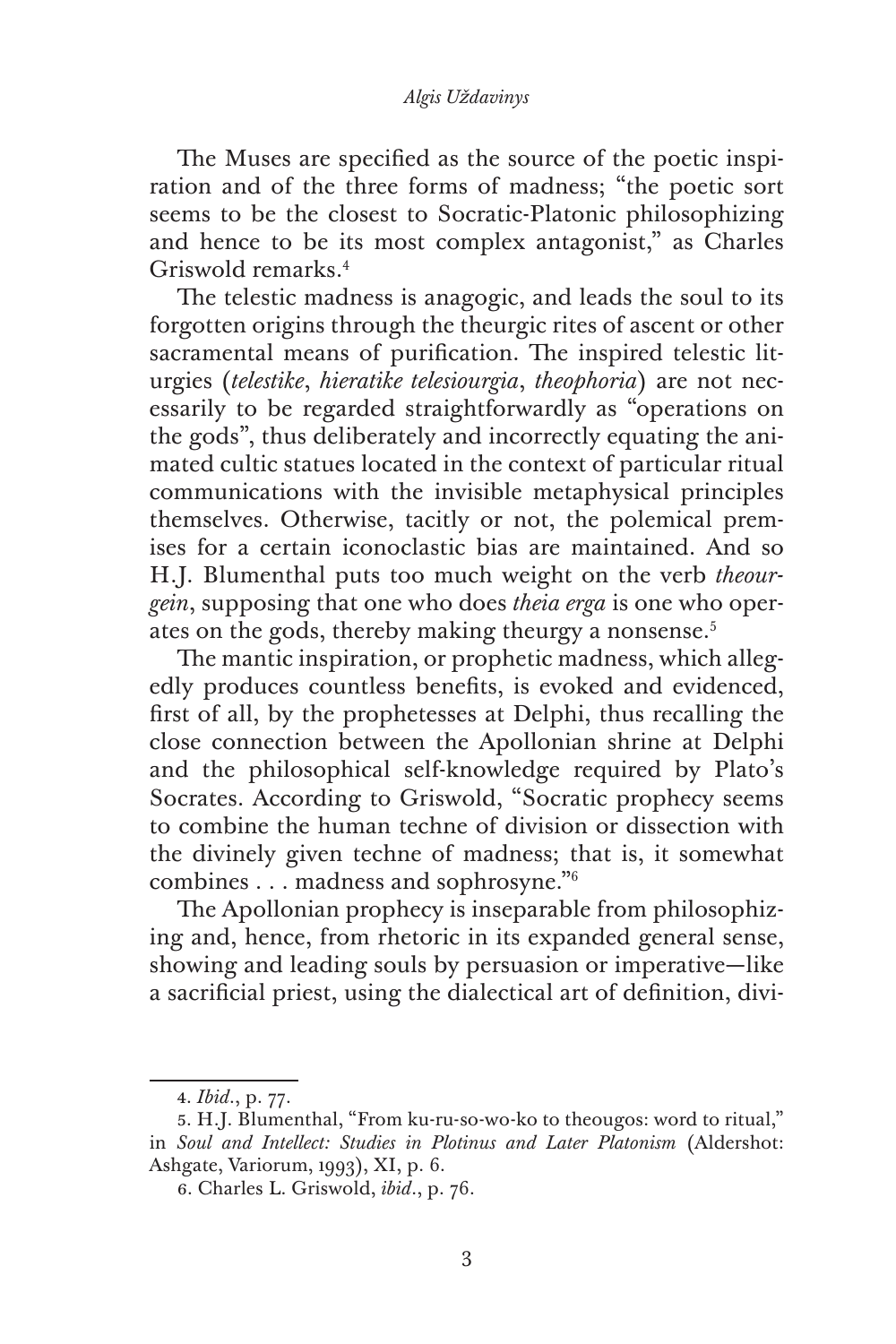sion and collection. Yet neither is the sacrificer to be viewed as a paradigm of theological understanding, nor the user of the art of rhetoric made subject to his own enchanting power of persuasion. However, they may become types of selfduped "believers" or acquire the ideologically tinctured, and therefore very "orthodox", ability to talk about "truth"—or virtually any subject—and so become "difficult to be with". As Griswold correctly observes, Plato's Socrates

seems to fear the canonization of a *biblos*. That is, the written word lets us *persuade* ourselves too easily that we are in irrefutable possession of the truth, while in fact we are not. It facilitates our tendency to become dogmatists or zealots rather than philosophers. . . . Under these conditions philosophy can have the same corrupting influence that sophistry does or worse.7

However, academic paranoia differs from prophetic madness. The so-called prophets (*theomanteis*, *manteis theoi*, or Aristotle's *sibullai kai bakides kai hoi entheoi pantos*: *Probl*. 954a.36) fall into *enthusiasmos*, the state of a particular "inspired ecstasy", and utter truths of which they themselves presumably know nothing. Hence, being *entheos* means that the body has a god or a *daimon* within, just as the Egyptian animated statue has a manifestation (*ba*) of a god (*neter*) within. Similarly, *empsuchos* means that both the physical human body and the cultic body (the hieratic statue or the entire sanctuary, itself full of images, statues and hieroglyphs) have an animating, life-giving and self-moving principle—namely, a soul (*psuche*)—inside them.

Orpheus is an example of one who has all these four kinds of inspiration or madness according to Hermeias the Alexandrian Neoplatonist, whose commentary on Plato's *Phaedrus* reflects the views of his master Syrianus.<sup>8</sup> Since these four *ma*-

<sup>7.</sup> *Ibid*., pp. 207 & 208.

<sup>8.</sup> Anne Sheppard, *The Influence of Hermeias on Marsilio Ficino's Doctrine*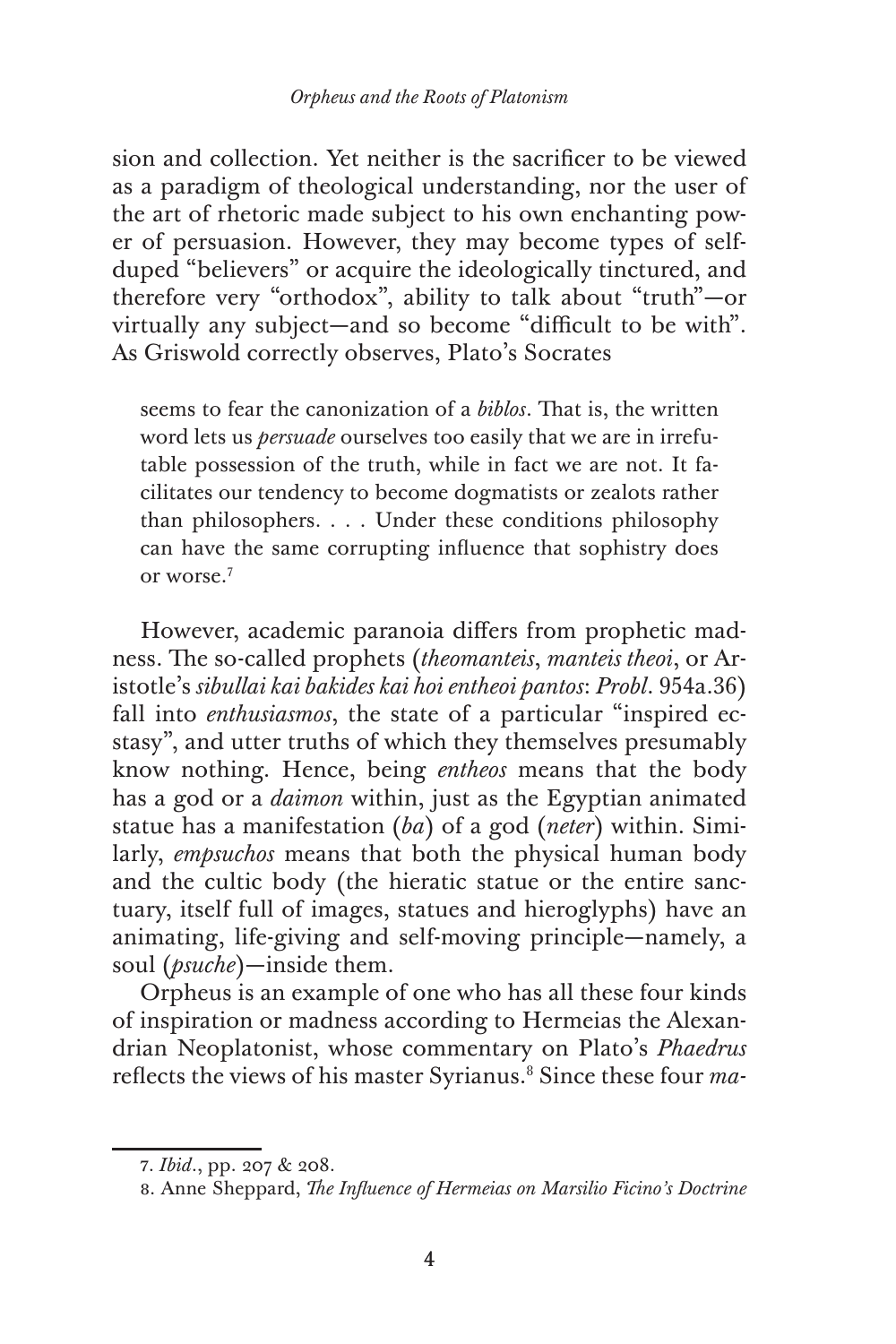*niai* assist the soul in its ascent and return to its noetic fatherland, Hermeias maintains that poetry and music are able to bring the disordered parts of the soul into order. The hieratic rites and sacramental mysteries of Dionysus make the soul whole and noetically active. Subsequently, the prophetic inspiration (*mantike mania*) is provided by Apollo and gathers the soul together into its own unity.

Hermeias regards the charioteer in the *Phaedrus* myth as the noetic part of the soul and the charioteer's head as the "one within the soul", or the soul's ineffable henadic summit which alone may be united with the One. Thus, finally, as Anne Sheppard explains, "the inspiration of love takes the unified soul and joins the one within the soul to the gods and to intelligible beauty."9

#### II

Perhaps with a certain measure of irony, Socrates was viewed by the majority of Athenians as a chatterer, an idle talker (*alolesches*). But this alleged idle talker obeyed and followed his god Apollo. He philosophized in the streets on the god's behalf, and preached a kind of "spiritual pederasty" that leads the lovers (*eirastes*) of youths to the ideocentric love of Platonic truth and beauty. In this respect, Socrates is neither a "typical representative of the Greek Enlightenment", nor the "intellectual leader of Athenian intellectuals", as influential Western scholars would claim until recently, ". . . nor did he discourse, like most others, about the nature of the universe, investigating what the experts call 'cosmos'.... Those who did so he showed up as idiots," according to Xenophon (*Mem*. 1.1.11).

*of Inspiration*, Journal of the Warburg and Courtauld Institutes, 43, 1980, p. 105.

<sup>9.</sup> *Ibid*., p. 106.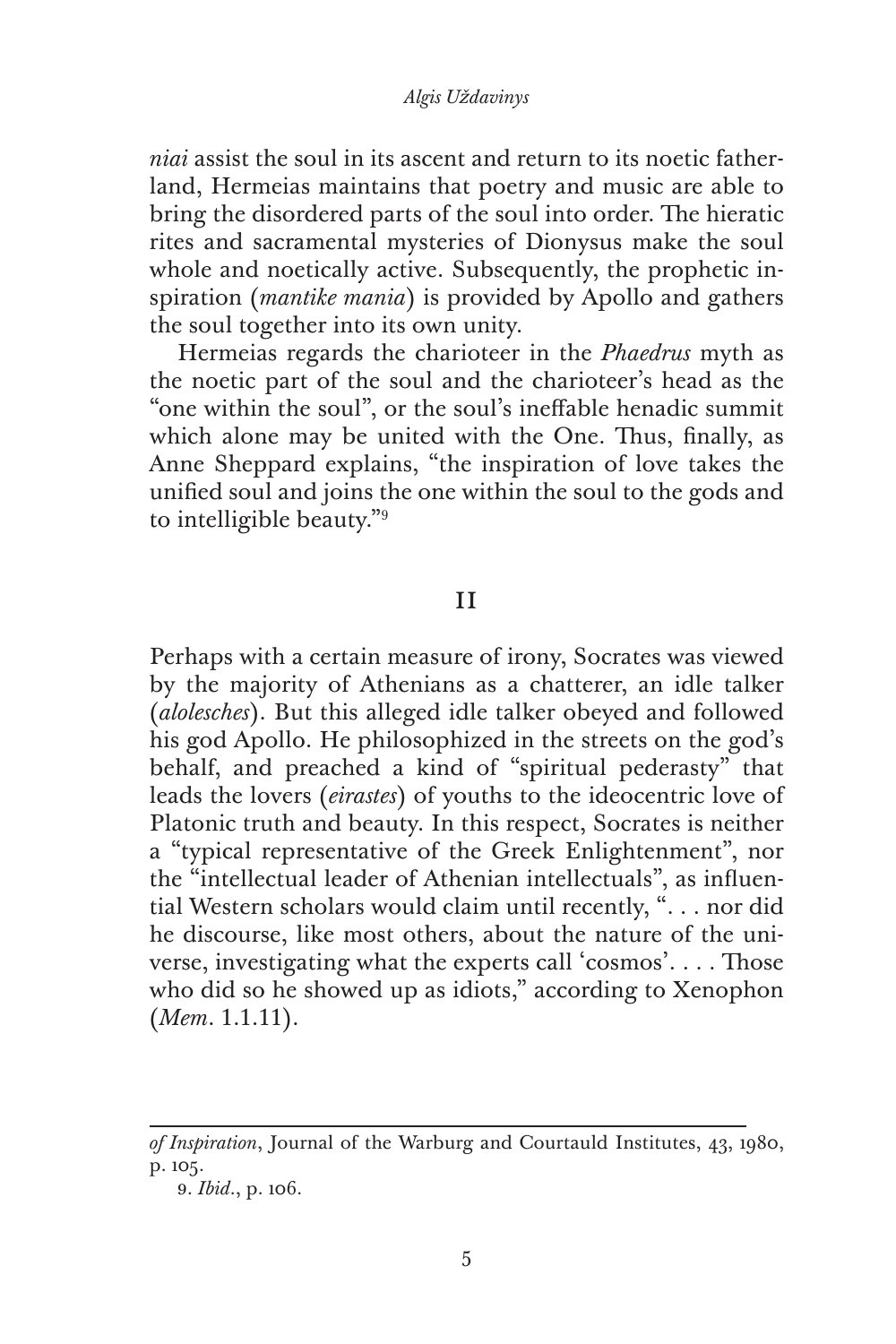Initially acting as a typical idle talker, Socrates realizes himself as a moralist. Strictly speaking, the man who is persuaded by nothing in him except the proposition which appears to him the best when he reasons about it (*Crit*. 46b) is no metaphysician either, though Apollo commanded him (as he "supposed and assumed") to live philosophizing, examining himself and others (*Ap*. 28e). Socrates saw his own work in "philosophizing", that is, in summoning all citizens (but especially wealthy youths of aristocratic origins) to perfect their soul, as a sort of socio-political mission following the god's command and acting on the god's behalf. Therefore, his performance of thus understood "dialectical" work (*ergon*) can be imagined as a form of piety in service (*latreia*) to the god. Gregory Vlastos argues:

Were it not for that divine command that first reached Socrates through the report Chaerepon brought back from Delphi there is no reason to believe that he would have ever become a street philosopher. If what Socrates wants is partners in elenctic argument, why should he not keep to those in whose company he had sought and found his eudaimonist theory—congenial and accomplished fellow seekers after moral truth? Why should he take to the streets, forcing himself on people who have neither taste nor talent for philosophy, trying to talk them into submitting to a therapy they do not think they need?10

There is no explanation other than a supposed divine command (be it just literary *topos* or some inner experience) or Socrates' own wild presumption, keeping in mind that Socrates was no mystic in any conventional religious sense, but rather a zealous social worker and rationalizing moralist serving his god for the benefit of his fellow Athenians. This

<sup>10.</sup> Gregory Vlastos, *Socratic Piety*, ed. Gail Fine (Oxford: Oxford University Press, 2000), pp. 558-59.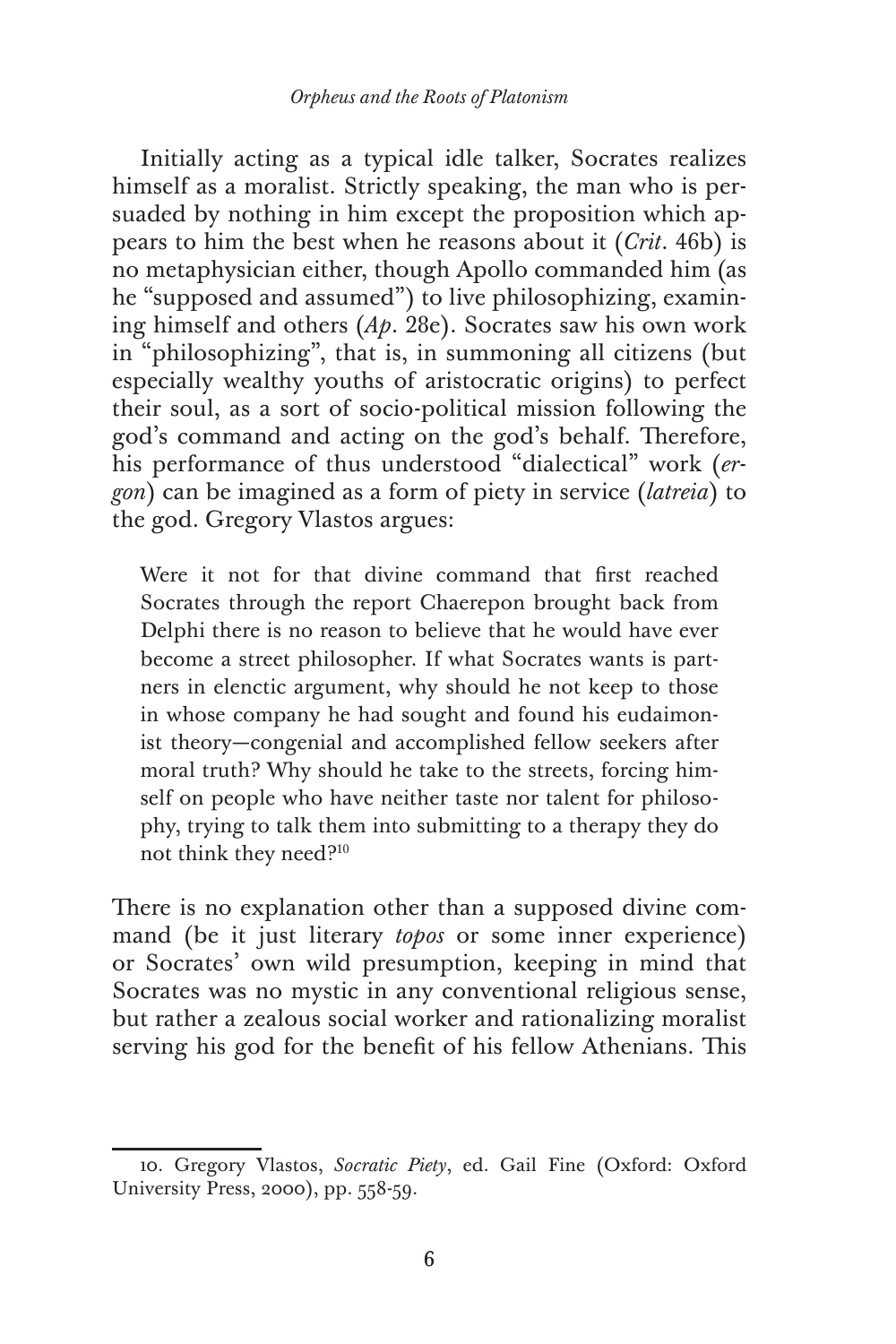#### *Algis UŽdavinys*

"madman's theatre" is nevertheless regarded as a revolutionary project: "

And it is of the essence of his rationalist programme in theology to assume that the entailment of virtue by wisdom binds gods no less than men. He could not have tolerated a double-standard morality, one for men, another for the gods. . . . Fully supernatural though they are, Socrates' gods could still strike his pious contemporaries as rationalist fabrications. . . . <sup>11</sup>

Socrates undoubtedly regarded his own "rationalism" and his leap from epistemological ignorance to public political and moral expertise as devised by the *daimonion*, the supernatural guide. His own front door was adorned, as A.H. Armstrong relates, by "an unshaped stone called Apollo of the Ways and another stone called a Herm with a head at the top and a phallus halfway down, which Socrates would tend at the proper time like every other Athenian householder".12

 In this respect he was quite traditional, although his presumably esoteric side (if this curious aspect of Socrates is not invented by Plato's dramatic imagination) is close to the madness of Orpheus, the divinely inspired mythical singer. In the context of traditional Hellenic culture, Orphism and Pythagoreanism may be viewed as a "small sectarian movement". Alternatively, Orphism may be presented as a new spiritual programme of radically revised anthropology and of both cosmic and personal soteriology, partly derived from Egyptian and Anatolian sources. In either case, the Orphic doctrines sharply differ from those of early Hellenic (the socalled Homeric and pre-Homeric) spirituality.

<sup>11.</sup> *Ibid*., pp. 545 & 547.

<sup>12.</sup> A.H. Armstrong, "The Ancient and Continuing Pieties of the Greek World," in *Classical Mediterranean Spirituality: Egyptian, Greek, Roman*, ed. A.H. Armstrong (London: Routledge & Kegan Paul, 1986), p. 68.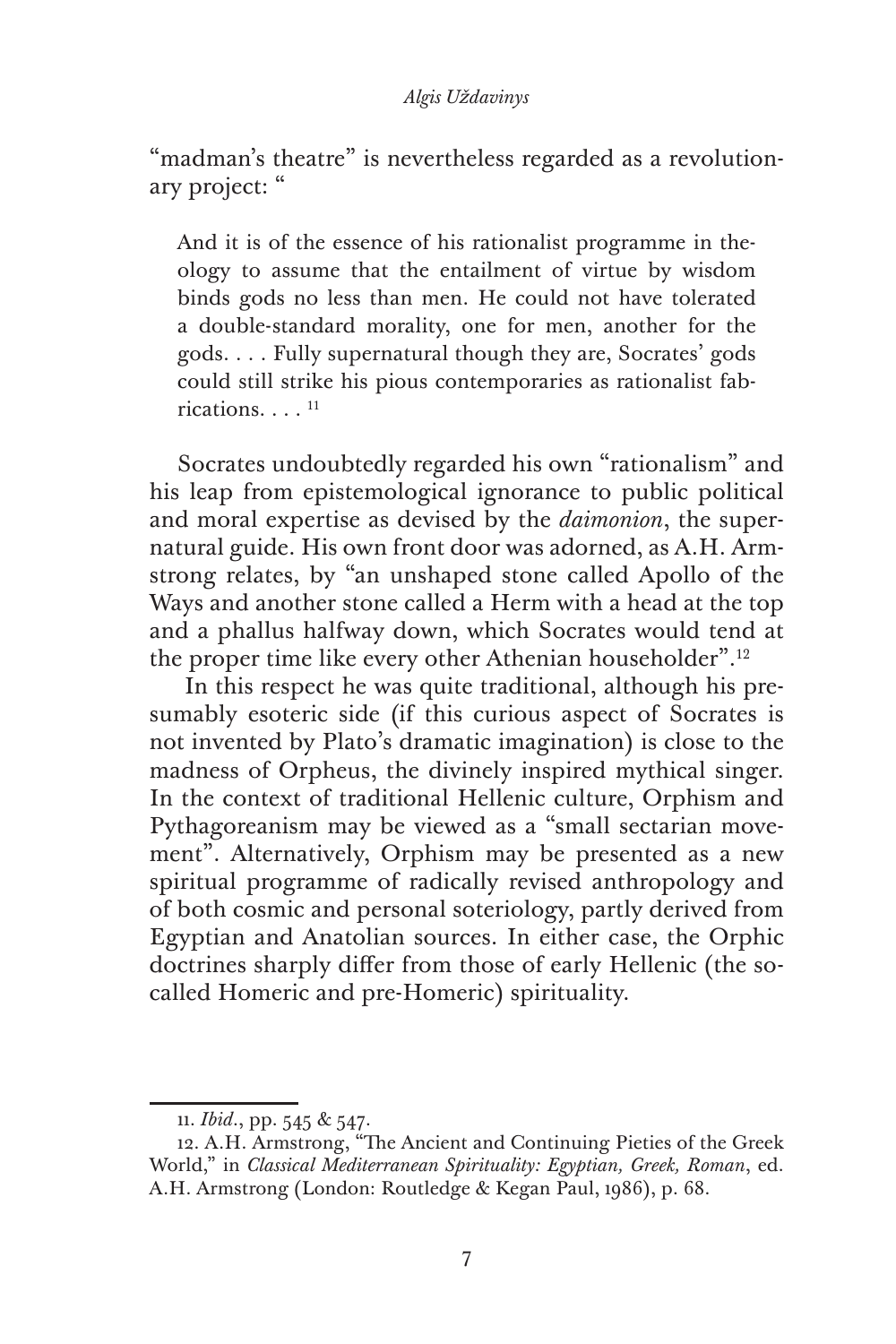The main Orphic doctrine follows the pattern already established in the *Pyramid Texts*, asserting that the royal soul has its goal in unity with the divine through ascent and recollection. With considerable modifications, this anagogic scenario became an integral part of Platonism, whose adherents practised rising up to the heights of philosophical contemplation through the anagogic power of *eros*, and were able to reach the noetic Sun by a combination of dialectical and telestic means. In short, Orphism maintained that the human soul is immortal and is subject to divine judgement:

The divine in us is an actual being, a *daimon* or spirit, which has fallen as a result of some primeval sin and is entrapped in a series of earthly bodies, which may be animal and plant as well as human. It can escape from the "sorrowful weary wheel", the cycle of reincarnation, by following the Orphic way of life, which involved, besides rituals and incantations, an absolute prohibition of eating flesh.  $\dots$   $^{13}$ 

The somewhat clumsy Socrates hardly fits the much demanding Orphic ideals, although he nevertheless functions in Plato's *Symposium* as an Orpheus figure, being presented as a literary double of *Phanes*. The self-manifested Phanes of the Orphic cosmogonies should be described as *Protogonos* (the first-born, tantamount to the noetic light which appears from the egg of ineffable darkness), whose other name is the demiurgic Eros.14 He carries within himself the seed of the gods and copulates with himself like the Egyptian *Atum*.

Sara Rappe emphasizes "the centrality of Orphic symbolism in the *Symposium* as a whole", arguing that there is good reason to attribute the allegorizing use of Orphic material to

<sup>13.</sup> *Ibid*., p. 99.

<sup>14.</sup> Sara Rappe, *Reading Neoplatonism: Non-discursive thinking in the texts of Plotinus, Proclus, and Damascius* (Cambridge: Cambridge University Press, 2000), p. 150.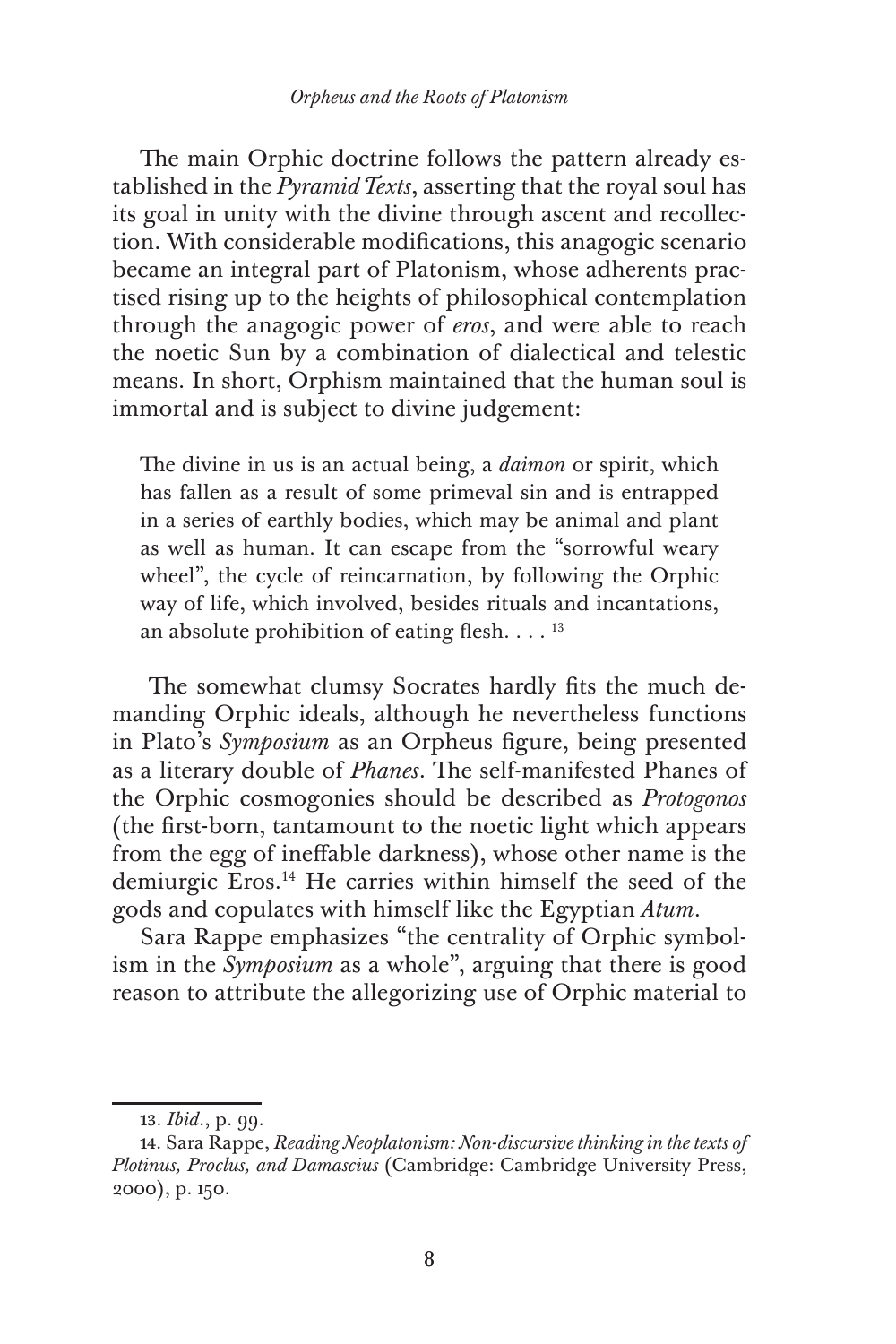Plato himself, and not only to Syrianus, Proclus, Damascius or Olympiodorus. She says:

The Orphic mystery purports to be an esoteric tradition, one that liberates people from the petrifying conventions of the mass sex-gender machine. Its purpose is to re-create the subject, to wrench him away from the public fiction in which he has hitherto been schooled.  $\dots$  The Orphic myth promises a return to the undifferentiated state before sexual identity arises, promising to deliver us back inside the egg to become in the Lacanian sense, hommelettes. But of course, this is a delusional aspiration, as the myth makes clear, and it is in fact a self-destructive delusion. . . . In my reading of the Orphic cosmology in Plato's *Symposium*, I have emphasized its function as an etiology for human consciousness, prior to its regeneration by philosophy. This is the exoteric mind that desperately requires enlightenment but because of its conditioning, all too rarely seeks it.15

#### III

The alleged correspondences between Socrates and Orpheus, or rather, between Plato and Orpheus, are explored by Proclus, to whom an esoteric interpretation of Plato's dialogues is tantamount to the initiatory Orphic doctrine. Accordingly, the Orphic *Phanes* (like the Egyptian *Atum-Ra*) shows forth the soul as an image (*eikon*) of the shining divine Intellect. The recognition of the pharaonic *imago dei* (*tut neter* in the Egyptian royal theology) and of its restored Osirian wholeness (the right Eye of Horus made sound) itself constitutes a sort of initiation that enables the soul's access to the divine realm.

Rappe claims that since the time of Syrianus, either Orphism is attached to metaphysics in order to transform the

<sup>15.</sup> *Ibid*., pp. 152 & 155.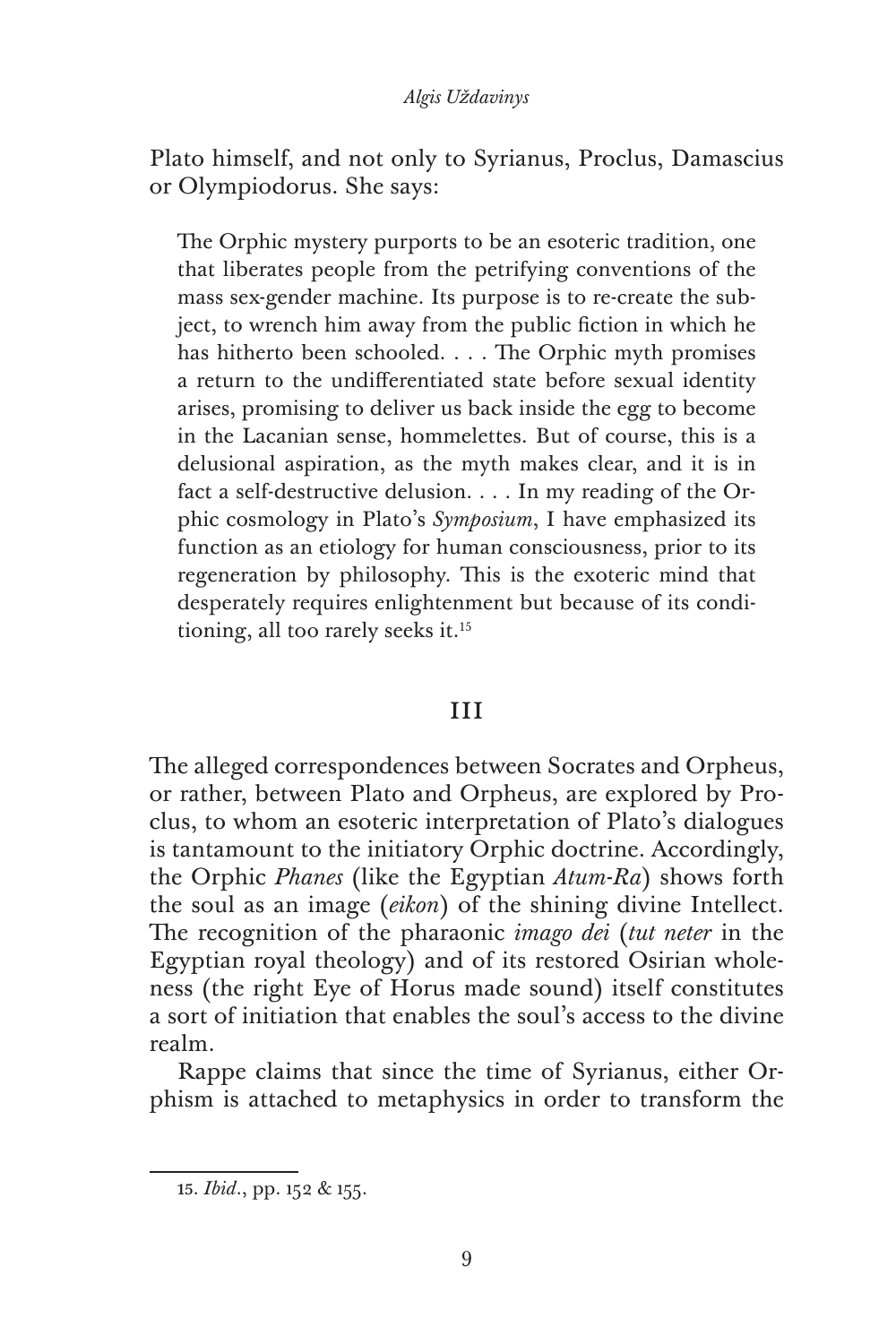Neoplatonic doctrine into ritual, or the language of metaphysics is grafted on to a traditional Orphic narrative.16 However, such theurgic convergency is initially based on Egyptian hermeneutical and cultic patterns. She argues as follows:

The "Rhapsodic Theogony" ends with a famous hymn to Zeus, in which his identity as the *coincidentia oppositorum* is revealed.  $\ldots$  This vision of the world of Zeus gives us a kind of mirror of the Proclan universe, in which each being is an all, and all beings are in each.  $\dots$  The multiple states of being, each level mutually reflecting all of the others, proliferate as a hall of mirrors. It is this great world of mutual interpenetration endlessly expanding as a single drama, that the Orphic theogony captures. And not surprisingly, this vision is exactly the mythic equivalent of Proclus' central metaphysical views.17

Proclus' assertion that all Hellenic theology ultimately derives from Orphic mystagogy (*Plat. Theol.* I.5.25)<sup>18</sup> may be regarded as a normative and paradigmatic claim of his philosophical hermeneutics. Thus, Orpheus constitutes the archetypal mark of his metaphysical topography. In this particular sense, the name and image of Orpheus function more like the theological *arche*, like the canonized philosophical *hupostasis*, than as an unquestioned and factual person of ancient history. This imaginative assertion of Proclus, though belonging to the realm of semi-mythic genealogies, is shared by the countless followers of the ancient Hellenic tradition and constitutes one of its main etiological kernels. Consequently, it is this image of the esoteric Orpheus that counts, not one provided by the modern academic interpretations that present

<sup>16.</sup> *Ibid*., p. 164.

<sup>17.</sup> *Ibid*., p. 160.

<sup>18.</sup> Algis Uždavinys, Introduction, *The Golden Chain: An Anthology of Pythagorean and Platonic Philosophy*, ed. Algis Uzdavinys (Bloomington, IN: World Wisdom, 2004), pp. XXIV-XXV.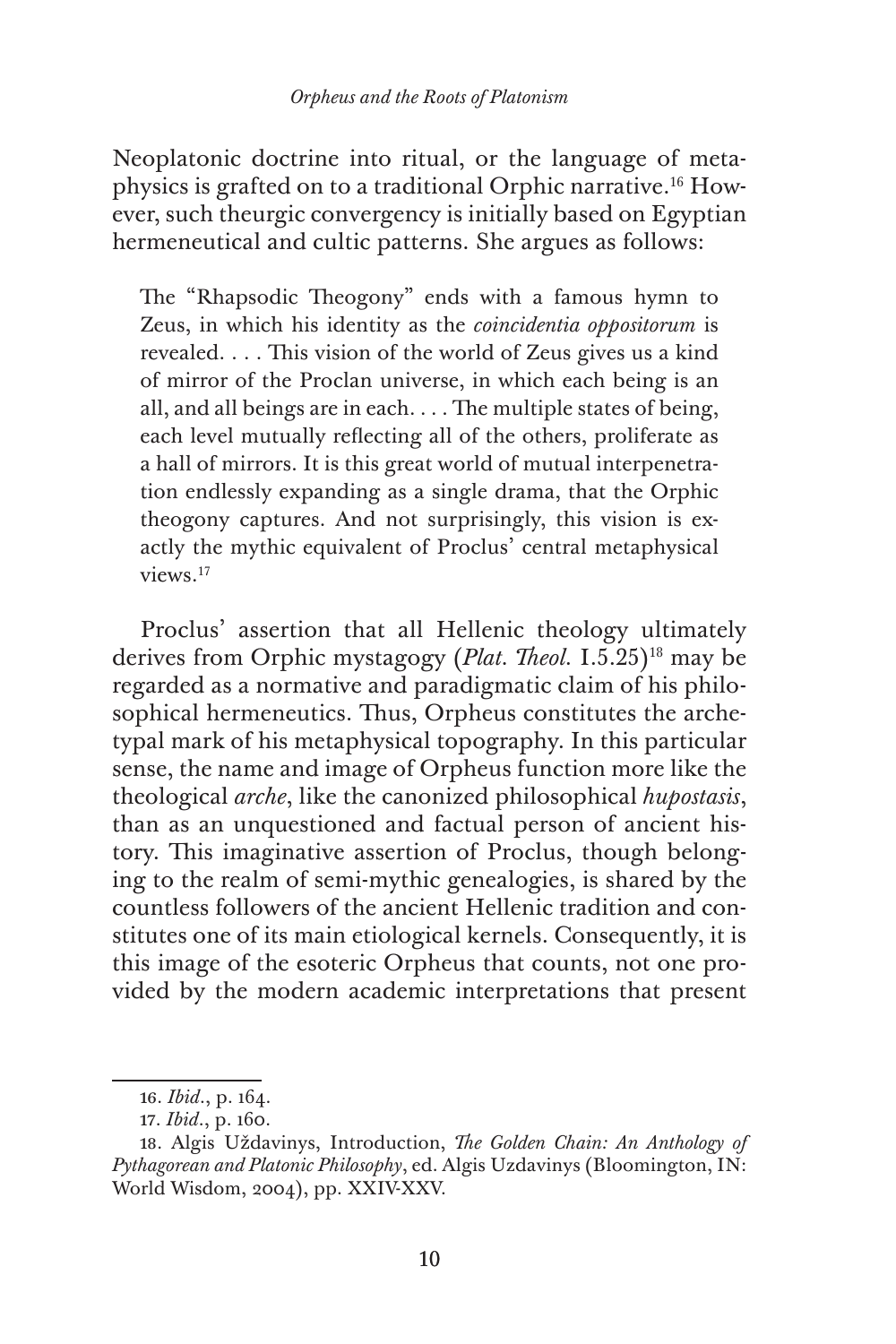still belongs to the realm of the ineffable supra-noetic transcendence, but the goddess Neith (equated by the Platonists to Athena, the mistress of philosophy) calls the world of manifestation (*kheperu*) into being "through seven statements, which in a later magic text become the sevenfold laugh of the creator god".170

Mankind originated from Atum-Ra's tears, "in a temporary blurring" of Atum's vision, though the period of the golden age is still regarded as the solar kingdom of Ra, where gods and humans inhabit the stage of the extended sacred mound of Heliopolis together. During this blessed time (*paaut*)—before the human revolt against Ra—the divine *maat* (truth, perfect harmonious order) reigns.

#### XVII

In Platonic parlance, the main "initiatory" and "philosophical" goal of fallen humanity consists in the recollection of an ideal beginning and in solar contemplation of the enneadic totality of the Ideas. In order to do so, and achieve the desired goal, writing is established by Thoth and Sesheta as the instrument of revelation which provides access to the world of the gods; this is simply because it is, at the same time, the instrument of theophany and creation. In fact, the hieroglyphs (*medu neter*) are viewed as traces of noetic being, as archetypes and metaphysical symbols, even epiphanies of the gods themselves. They constitute the revealed body of divine knowledge necessary for salvation.<sup>171</sup>

After Ra's departure and the subsequent end of the direct divine rule, the distorted human race lives in a state of punishment and blindness. Hornung describes this as follows:

<sup>170.</sup> Erik Hornung, *Idea into Image*, p. 44.

<sup>171.</sup> Dimitri Meeks and Christine Favard-Meeks, *Daily Life of the Egyptian Gods*, tr. G. M. Goshgarian (London: John Murray, 1997), pp. 5-7.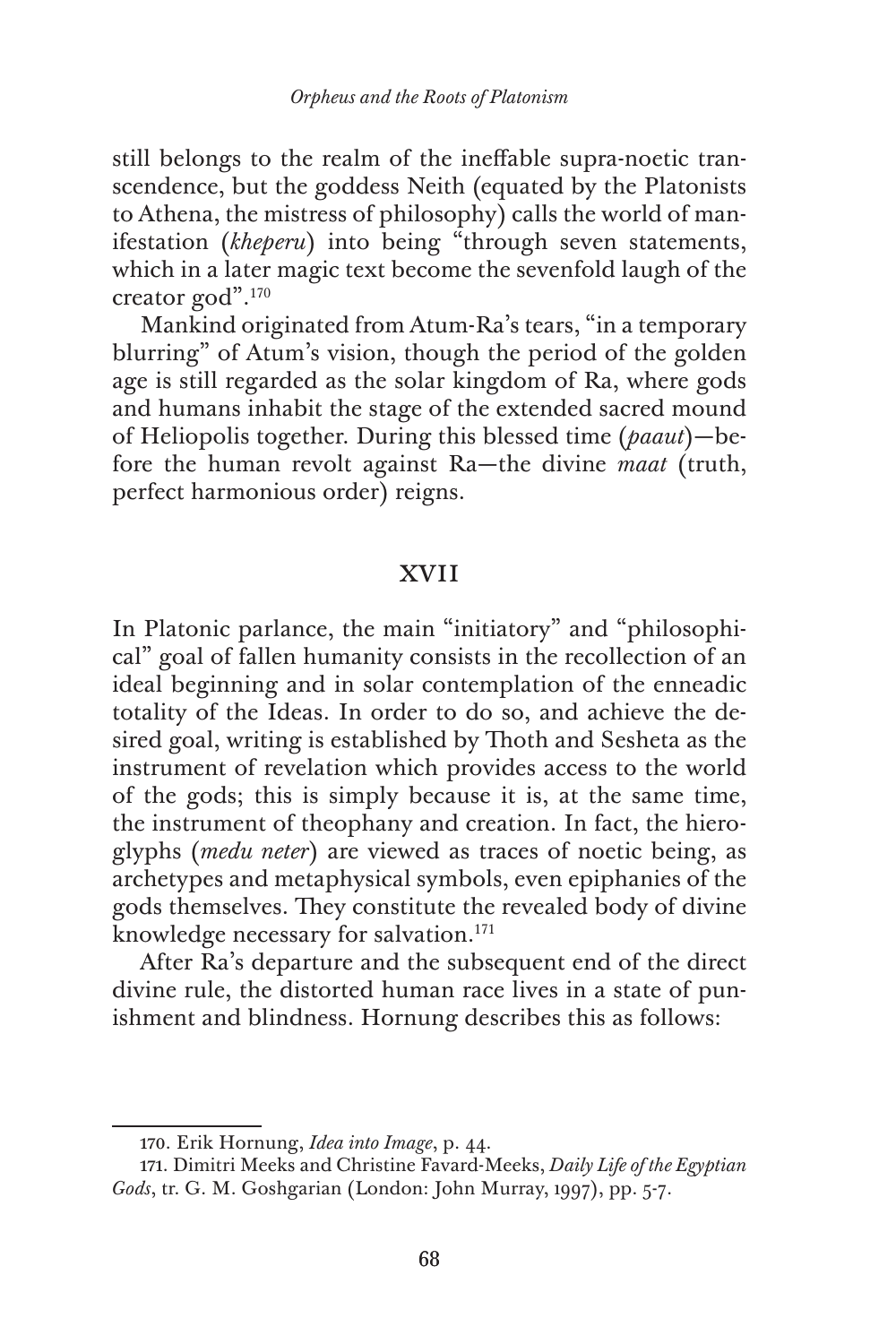#### *Algis UŽdavinys*

Henceforth war and violence shape the lives of human beings. Having lost the paradisiacal innocence of their beginnings, they can regain access to the world of the gods only in death. Moreover, their rebellion suggests a dangerous threat to the continued existence of creation itself, insofar as it hints at the existence of destructive forces that seek to bring the normal course of events on earth to a halt.<sup>172</sup>

The memory of the divine presence is maintained by means of the Horus-like pharaoh whose rites enacted in the temple recall the initial foundation of the world as "revelation of the divine Face". The ritual act of unveiling and adoration of the Face establishes the royal paradigm of pious contemplation.

The Egyptians, in order to become a "holy people" once again, needed to walk "on the water of God", that is, follow the path of the deity (be it Atum-Ra, Amun-Ra, Ptah, Khnum or Sobek), proclaiming God's power even to the fish and the birds. This manifestation of divine power is to be regarded as a kind of revelation, as a miracle to be proclaimed, according to Assmann, so that the whole universe is told of the power of God.173

This all-encompassing proclamation of social *maat* practice, recollection and revelation, means that the ideal person is one who "is able to remember".174 Accordingly, the ritual of the judgement of the dead assumes a kind of manual for the life-style and education of the living. The Egyptian initiate hopes "to go forth" and "to see Ra", ritually maintaining the metaphysical memory that conveys the pattern of alchemical transformation as well as rational calculability, responsibility and accountability. In this context the "initiate" simply means the official member of the pharaonic state who is able

<sup>172.</sup> Erik Hornung, *Idea into Image*, p. 48.

<sup>173.</sup> Jan Assmann, "Confession in Ancient Egypt," in *Transformations of the Inner Self in Ancient Religions*, ed. Jan Assmann and Guy G. Stroumsa (Leiden: Brill, 1999), p. 236.

<sup>174.</sup> *Ibid*., p. 240.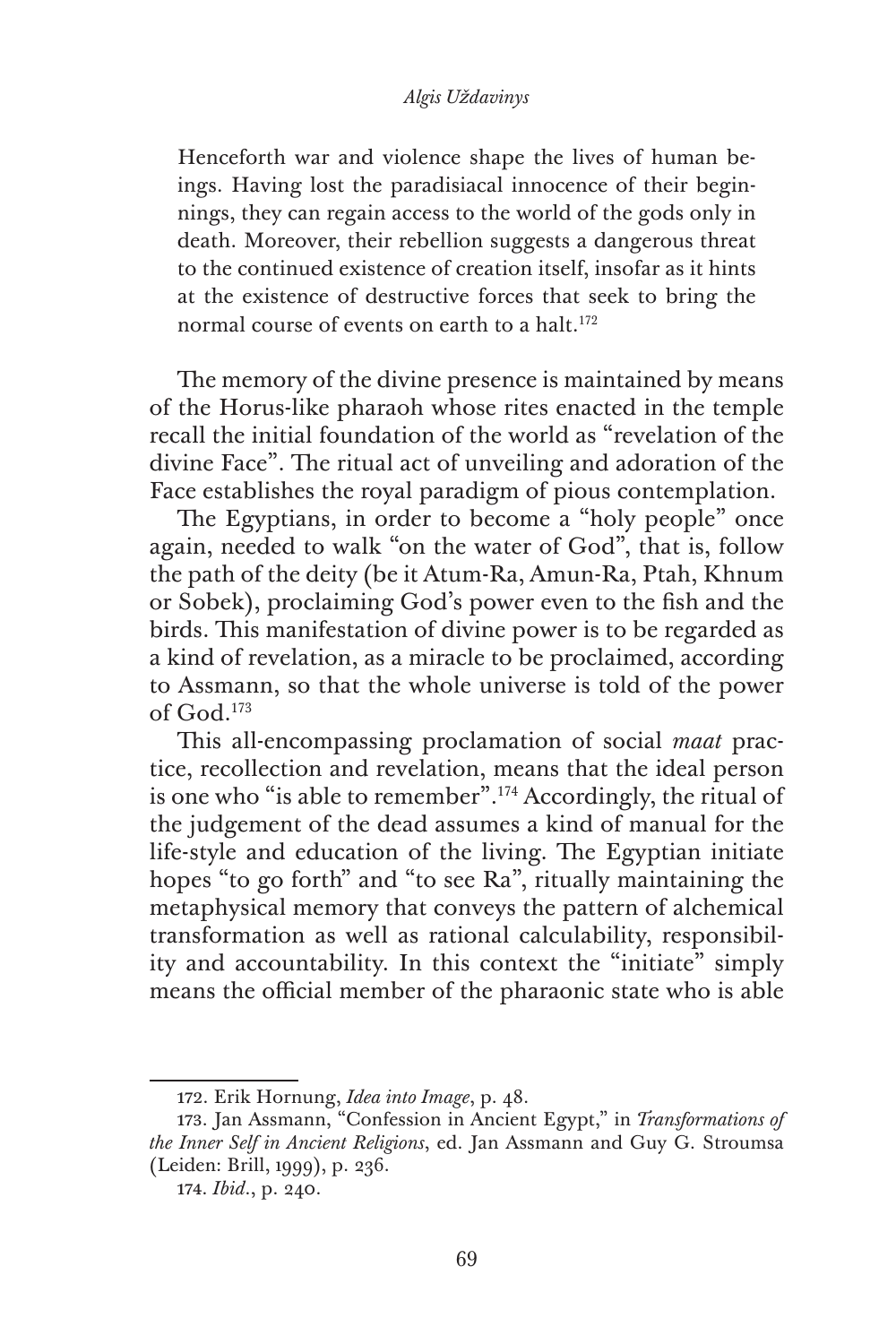to manage and present himself as a substitute (albeit inwardly and mystically) for the king—either ideally patterned as Horus' image, or as the "mummified" and reanimated Osiris image. Finally, through the restored *akh*-identity, he hopes to be like a living god and stand in the sun barque.

Although the standard New Kingdom Egyptian is a politically responsible devotee of Amun and does not feel like a gnostic stranger in this world, death (*mut*) and initiation through the Osirian suffering and rebirth seems to be his only gateway to the noetic realm of Ra. Assmann argues that the gods are to be confronted "only by priests, indirectly in a statue ritual or directly after death",<sup>175</sup> when the Egyptian in the form of his *ba* appeals to the court of Osiris for justice:

He does not accuse the gods for his misfortune, nor does he perceive his sufferings as unjust punishments for crimes he did not commit. He knows that the gods do not interfere in human affairs, and that a human being is exposed to all kinds of misfortunes that have nothing to do with the gods and have no religious significance whatsoever. They just occur. The only way to address the gods and to enter into forms of belonging and connectivity that bind him to the gods is to die and to present himself to the judgement of the dead.<sup>176</sup>

Proclus provides the following account, which presents an analogous but different story of royal succession and cyclic regression, based on the myth of the Titanic act of violence. Here the dismemberment of Dionysus (that partly follows the Osirian pattern) represents the proceeding of the One into the Many. Proclus says:

<sup>175.</sup> Jan Assmann, "A Dialogue Between Self and Soul: Papyrus Berlin 3024," in *Self, Soul and Body in Religious Experience*, ed. Albert I. Baumgarten with Jan Assmann and Guy G. Stroumsa (Leiden: Brill, 1998), p. 388.

<sup>176.</sup> *Ibid*., pp. 400-01.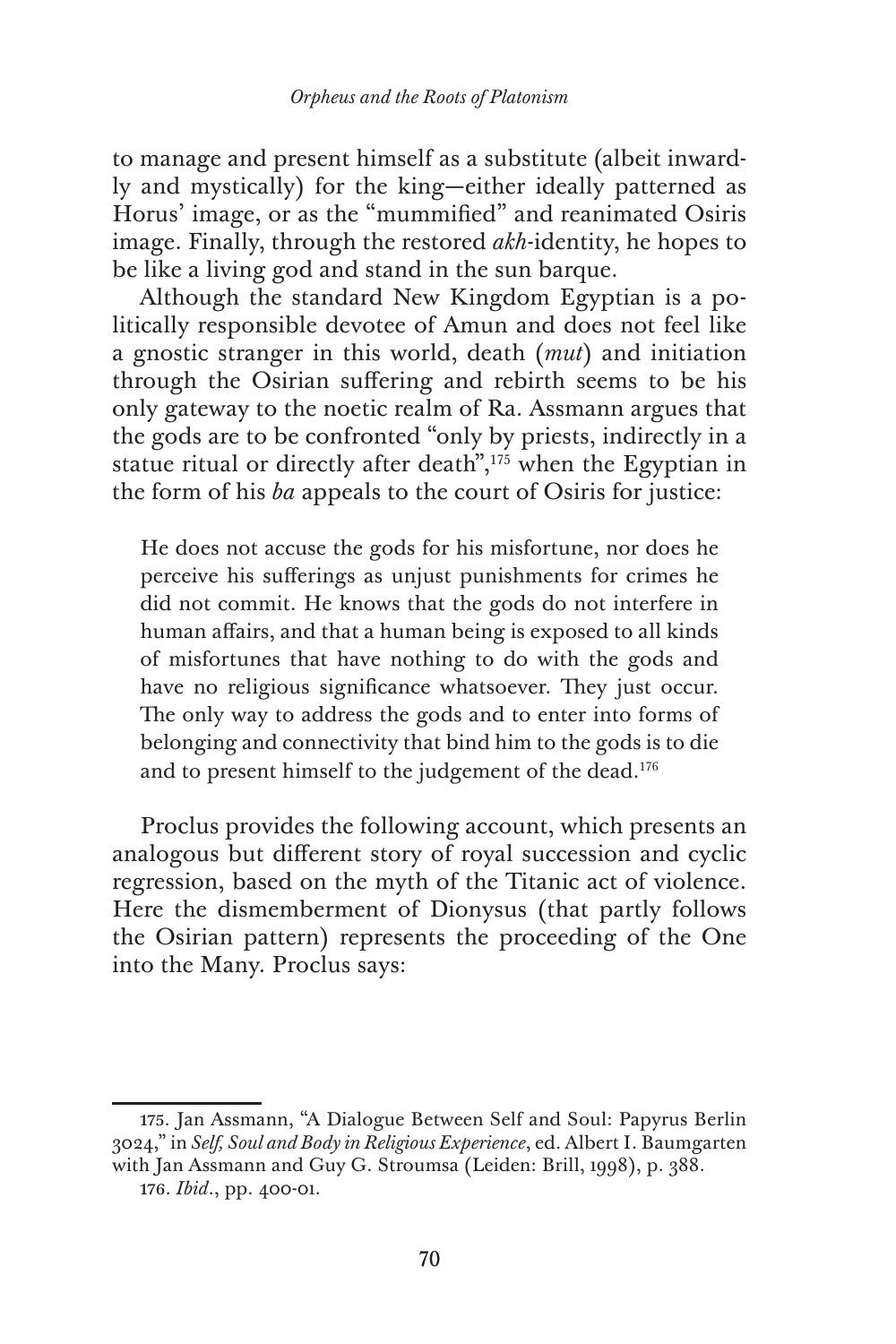#### *Algis UŽdavinys*

Orpheus the theologian had handed down three races of man: first the golden, which he says Phanes governed; second the silver, which he says the mighty Kronos ruled; third the Titanic, which he says Zeus assembled from the Titanic limbs; thinking that in these three categories every form of human life was included (*In Remp*. II.74-75; *Orph.frag*. 140).177

Yet another version is presented in the so-called *Rhapsodic \$eogony* (the *Hieroi Logoi in 24 Rhapsodies*). In a related prayer to Apollo-Helios (at the beginning of the Orphic Rhapsodies) this poem is described as the twelfth revelation of Orpheus.<sup>178</sup> According to this Orphic theogony, current among the late Neoplatonists (especially Proclus, Damascius and Olympiodorus), there were six successive divine kingdoms ruled by Phanes, Night, Uranos, Kronos, Zeus and Dionysus respectively. Phanes reigns before Night in this account, and his reign (understood both metaphysically and as a pedagogical myth of perfect *politeia*) is somewhat analogous to the reign of Ra. Dionysus corresponds to Osiris, who comes back to life at the level of *anima mundi*—not only as the ruler of Duat (the Netherworld, tantamount to his own, or Nut-Hathor's, body-temple), but also as a model for the deceased, that is, for the "initiate" and "philosopher".

The main difference between the Egyptian and the Hellenic models is that the attainment of life (*ankh*) in the noetic Heliopolis depends not only upon knowledge and piety, but (first of all) upon service to the Egyptian holy state and to the pharaoh, the son of Ra, suckled by the goddess Hathor.<sup>179</sup> In the form of the *ka*-statue, located within the special mansions (wrongly designated as "mortuary temples" by modern scholars), he is expected to spend "millions of years" in

<sup>177.</sup> Velvet Yates, *The Titanic Origin of Humans: The Melian Nymphs and Zagreus*, p. 194.

<sup>178.</sup> M.L. West, *\$e Orphic Poems*, p. 227.

<sup>179.</sup> Dietrich Wildung, *Egyptian Saints: Deification in Pharaonic Egypt* (New York: New York University Press, 1977), p. 20.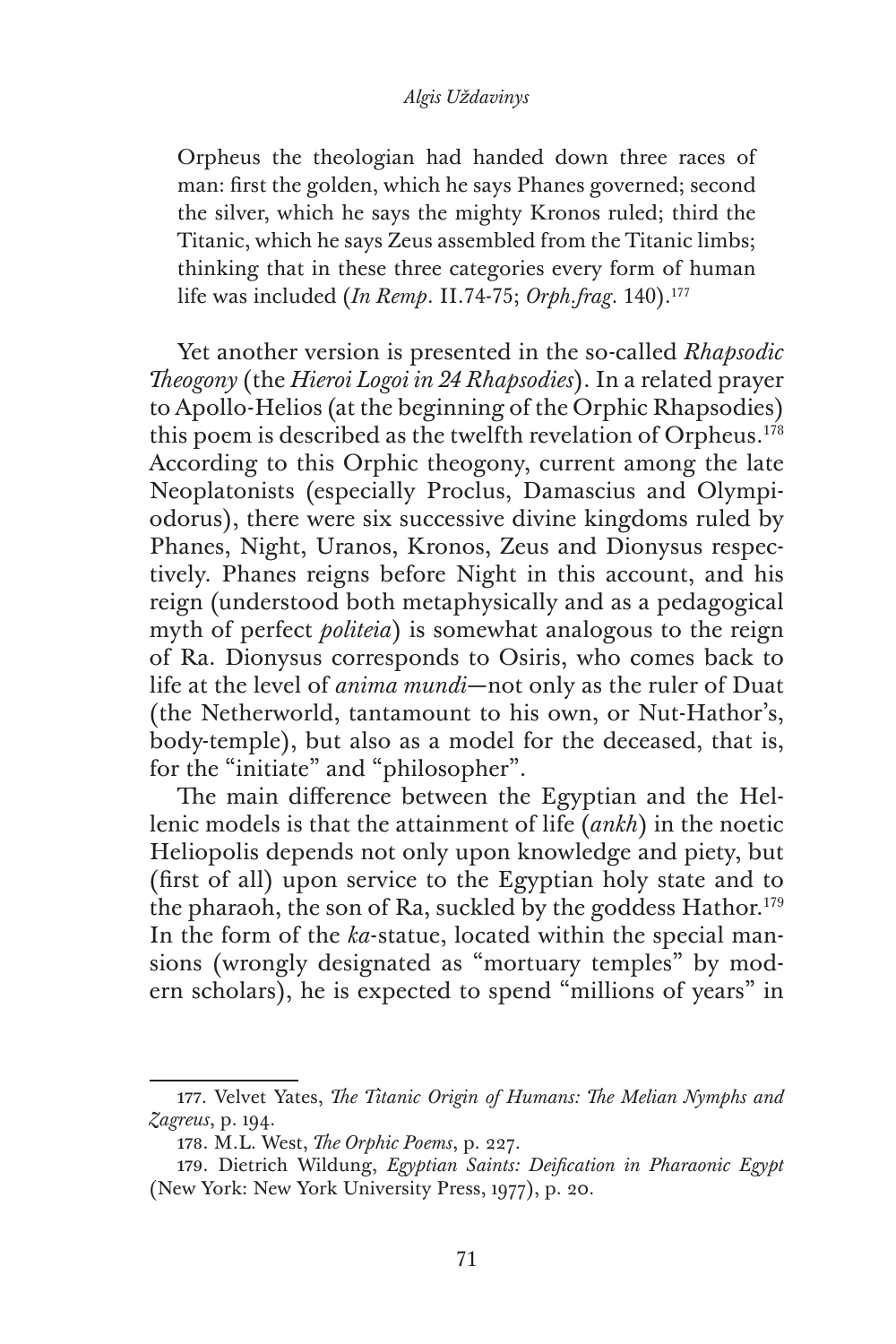mystic union with the deity.180 His mummy (the symbolic image of Osiris) is the exemplary receiver of life (*shesep rankh*), of the reviving solar rays, thus becoming "his hieroglyphic spell generating his immortality", $^{181}$  and showing the theurgic way to his "initiates"—the bureaucratic and priestly staff. In this respect, he is the death-conquering immortal Horus, the golden Falcon. As Alan Segal remarks: "Eventually, ordinary Egyptians understood themselves and the transcendent part of their lives, by imitating the Pharaoh's path through the underworld. The afterlife became the mirror of the self."182

Since "the true and eternal life" begins (or rather, is regained) only with death, the term *ankhu*, "the living ones", as Gerhard Haeny aptly surmises, is used in a double sense: "of those alive on earth as well as of those living in the hereafter".183

#### XVIII

The language of Plato describing the Forms is reminiscent of the Parmenidean and Orphic revelations. This is not presumably an anachronistic "Platonic" reading of Parmenides, as certain modern historians of Hellenic philosophy would claim. Parmenides' otherworldly journey to the point where all the opposites meet, or are transcended, repeats that of Heracles and Orpheus. According to Kingsley: "Everyone runs from death so everyone runs away from wisdom. . . . Parmenides' journey takes him in exactly the opposite direction. . . . To

<sup>180.</sup> Gerhard Haeny, "New Kingdom 'Mortuary Temples' and 'Mansions of Millions of Years,'" in *Temples of Ancient Egypt*, ed. Byron E. Shafer (London: I. B. Tauris, 1998), p. 86.

<sup>181.</sup> Alan F. Segal, *Life after Death: A History of the Afterlife in Western Religion* (New York: Doubleday, 2004), p. 50.

<sup>182.</sup> *Ibid*., p. 69.

<sup>183.</sup> Gerhard Haeny, *ibid*., p. 92.